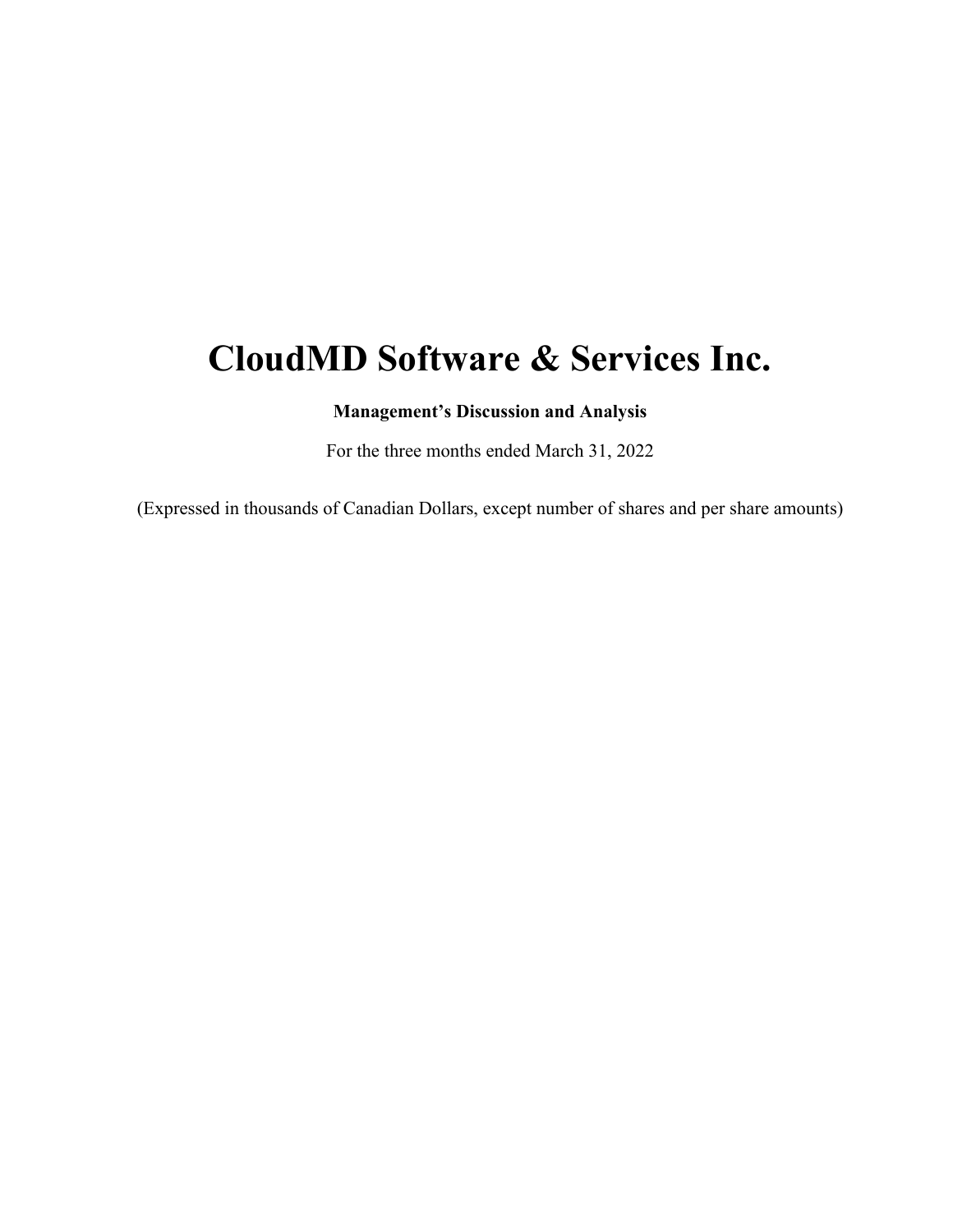CloudMD Software & Services Inc. Management's Discussion and Analysis For the three months ended March 31, 2022 (Expressed in thousands of Canadian Dollars, except number of shares and per share amounts)

### Contents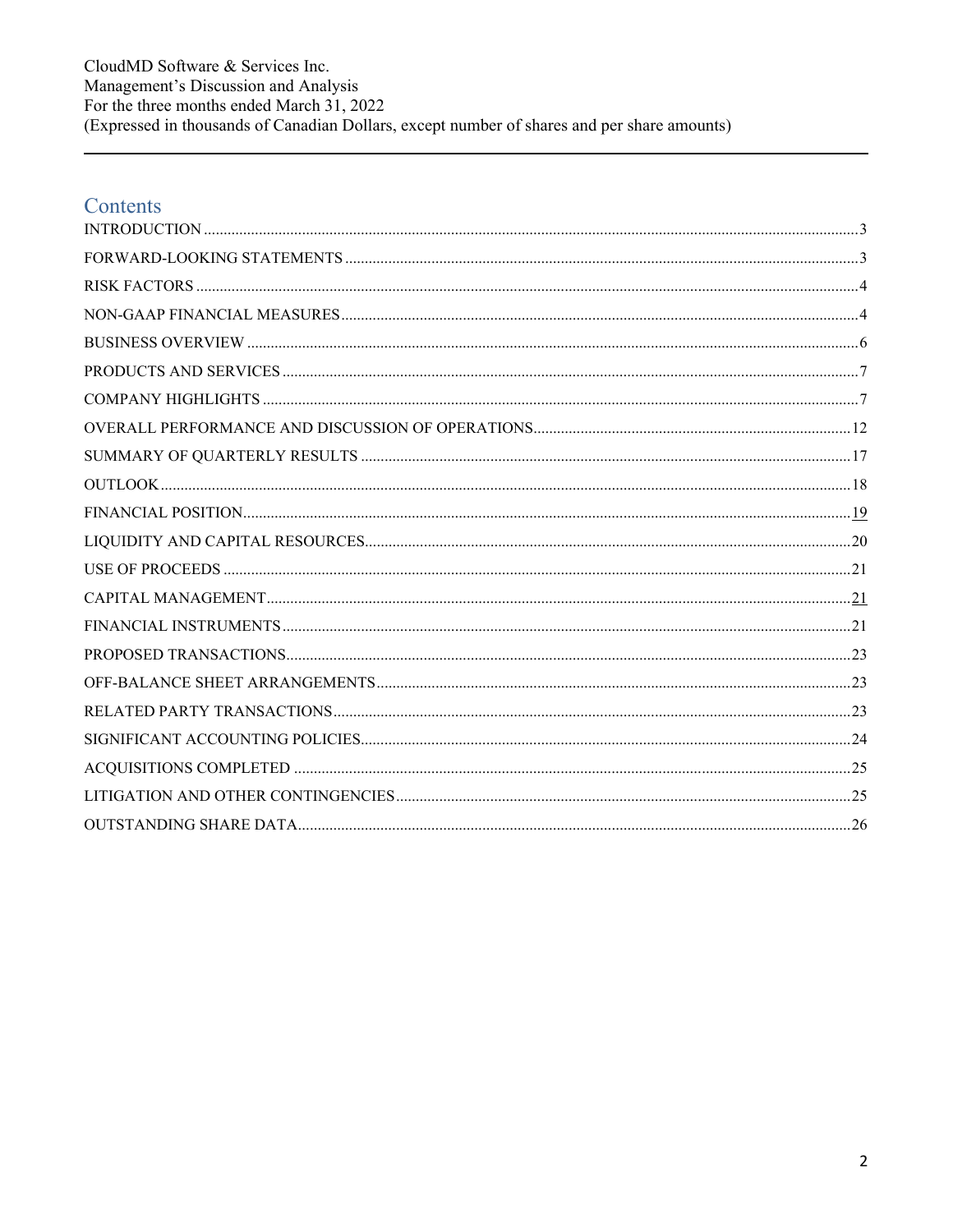### **INTRODUCTION**

This Management's Discussion and Analysis for the three months ended March 31, 2022 (**"MD&A"**) for CloudMD Software & Services Inc. (**"CloudMD"** or the **"Company")** is dated and based on information available to management as of May 30, 2022. This MD&A is prepared in accordance with National Instrument 51-102F1, and should be read in conjunction with the Company's unaudited condensed interim consolidated financial statements and accompanying notes for the three months ended March 31, 2022 and 2021, and the audited annual consolidated financial statements and accompanying notes for the year ended December 31, 2021 and 2020. These documents, along with additional information about the Company, are available under the Company's profile on SEDAR at www.sedar.com.

The financial data contained in this MD&A and the unaudited condensed interim consolidated financial statements and accompanying notes of the Company for the three months ended March 31, 2022 and 2021 have been prepared in accordance with International Financial Reporting Standards as issued by the International Accounting Standards Board ("**IASB**") (**"IFRS"**) and are stated in Canadian dollars, unless otherwise indicated. In this MD&A, where the context so requires, references to the "Company", "CloudMD", "we", "us", "our" or similar expressions refer to CloudMD Software & Services Inc.

# **FORWARD-LOOKING STATEMENTS**

This MD&A contains certain statements which may constitute "forward-looking information" and "forward-looking statements" within the meaning of Canadian securities law requirements (collectively, **"forward-looking statements"**). These forward-looking statements are made as of the date of this MD&A and the Company does not intend, and does not assume any obligation, to update these forward-looking statements, except as required under applicable securities legislation. In certain cases, forward-looking statements can be identified by the use of words such as "plans", "expects" or "does not expect", "is expected", "budget", "scheduled", "estimates", "forecasts", "intends", "anticipates" or "does not anticipate", or "believes" or variations of such words and phrases, or statements that certain actions, events or results "may", "could", "would", "might" or "will" be taken, occur or be achieved. Such forward-looking statements reflect management's current beliefs and are based on information currently available to management. Forward-looking statements in this MD&A include but are not limited to the following:

- the Company's goals, objectives and growth strategies;
- requirements for additional capital;
- Government regulation;
- environmental risks;
- disputes or claims;
- currency fluctuations;
- improving the patient experience, operational efficiency and overall care performance;
- the intention to be an active acquirer within the healthcare services and digital health marketplaces; and
- statements with respect to management's beliefs, plans, estimates, and intentions, and similar statements concerning anticipated future events, results, circumstances, performance or expectations that are not historical facts.

By their very nature, forward-looking statements involve known and unknown risks, uncertainties and other factors which may cause the actual results, performance or achievements of the Company to be materially different from any future results, performance or achievements expressed or implied by the forward-looking statements. Such risks and uncertainties include, but are not limited to: the actual results of current activities, conclusions or economic evaluations, changes in project parameters as plans continue to be refined, failure of plant, equipment or processes to operate as anticipated, accidents, delays in obtaining Government approvals or financing, risks relating to the integration of acquisitions and to international operations, and the possibility for changes in laws, rules, and regulations in the industry, epidemics, pandemics or other public health crises, including COVID-19, and those risks mentioned in the "*Risk Factors*" section of this MD&A. While the Company has attempted to identify important factors that could cause actual actions, events or results to differ materially from those described in forward-looking statements, there may be other factors that cause actions, events or results not to be as anticipated, estimated or intended. There can be no assurance that forward-looking statements will prove to be accurate, as actual results and future events could differ materially from those anticipated in such statements. Readers are urged to consider the risks, uncertainties and assumptions carefully in evaluating the forward-looking statements and are cautioned not to place undue reliance on such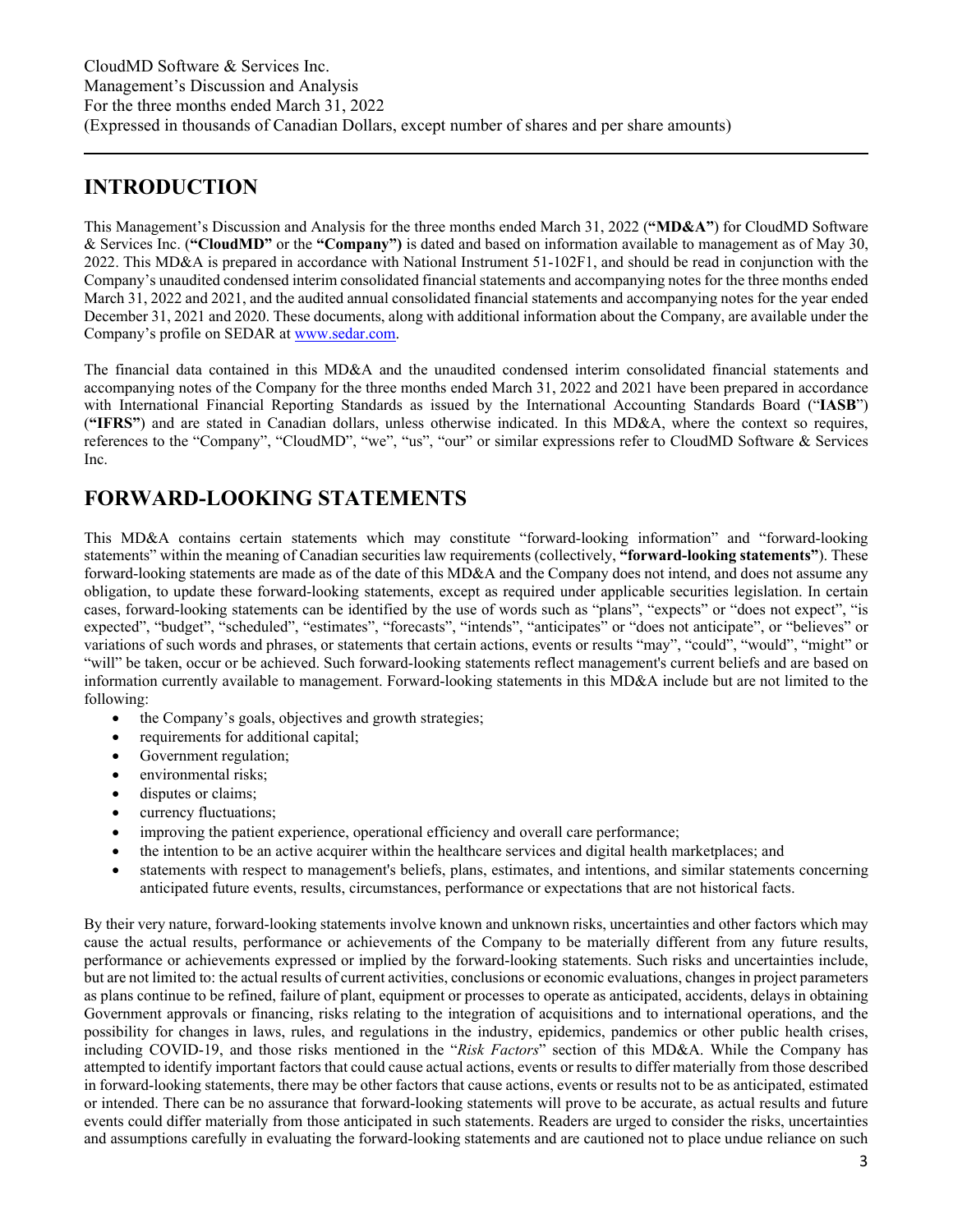information. The Company is under no obligation, and expressly disclaims any intention or obligation, to update or revise any forward-looking statements, whether as a result of new information, future events or otherwise, except as expressly required by applicable securities law.

Should one or more of these risks or uncertainties materialize, or should underlying factors or assumptions prove incorrect, actual results may vary materially from those described in forward-looking statements. Material factors or assumptions involved in developing forward-looking statements include, without limitation, publicly available information from governmental sources as well as from market research and industry analysis and on assumptions based on data and knowledge of this industry which the Company believes to be reasonable.

Although the Company believes that the expectations conveyed by the forward-looking statements are reasonable based on the information available to the Company on the date hereof, no assurance can be given as to future results, approvals or achievements. Forward-looking statements contained in this MD&A and in the documents incorporated by reference herein are expressly qualified by this cautionary statement. The Company disclaims any duty to update any of the forward-looking statements after the date of this MD&A except as otherwise required by applicable law.

### **RISK FACTORS**

Our business is subject to significant risks and uncertainties and past performance is no guarantee of future performance. Our actual results could differ materially from the results contemplated in this MD&A due to a number of important factors. The foregoing risks and uncertainties are not exhaustive and does not necessarily include all of the important factors that could cause actual results to differ materially from those expressed in any of our forward-looking statements.

The information in this MD&A should be read carefully in conjunction with the risks and uncertainties detailed in the "*Forward-Looking Statements*" section of this MD&A, in the Company's most recently filed MD&A dated May 2, 2022, and in the Company's filed Annual Information Form dated April 28, 2021, which are available under the Company's profile on SEDAR at www.sedar.com. Additional risks and uncertainties, not presently known to us, may become material in the future or those risks that we currently believe to be immaterial may become material in the future. If any of the foregoing risks actually occur, alone or in combination, our business, financial condition and results of operations, as well as the market price of our common shares, could be materially adversely affected.

### **NON-GAAP FINANCIAL MEASURES**

In addition to the results reported in accordance with IFRS, the Company uses various non-GAAP financial measures, which are not recognized under IFRS, as supplemental indicators of the Company's operating performance and financial position. These non-GAAP financial measures and ratios are provided to enhance the user's understanding of the Company's historical and current financial performance and its prospects for the future. Management believes that these measures provide useful information in that they exclude amounts that are not indicative of the Company's core operating results and ongoing operations and provide a more consistent basis for comparison between quarters and years. Details of such non-GAAP financial measures and ratios, and how they are derived, are provided below as well as in conjunction with the discussion of the financial information reported.

Since non-GAAP financial measures do not have any standardized meanings prescribed by IFRS, other companies may calculate these non-IFRS measures differently, and our non-GAAP financial measures may not be comparable to similarly titled measures of other companies. Accordingly, investors are cautioned not to place undue reliance on them and are also urged to read all IFRS accounting disclosures presented in the unaudited condensed interim financial statements and the accompanying notes for the three months ended March 31, 2022, and 2021, and the audited consolidated financial statements and the accompanying notes for the year ended December 31, 2021 and 2020.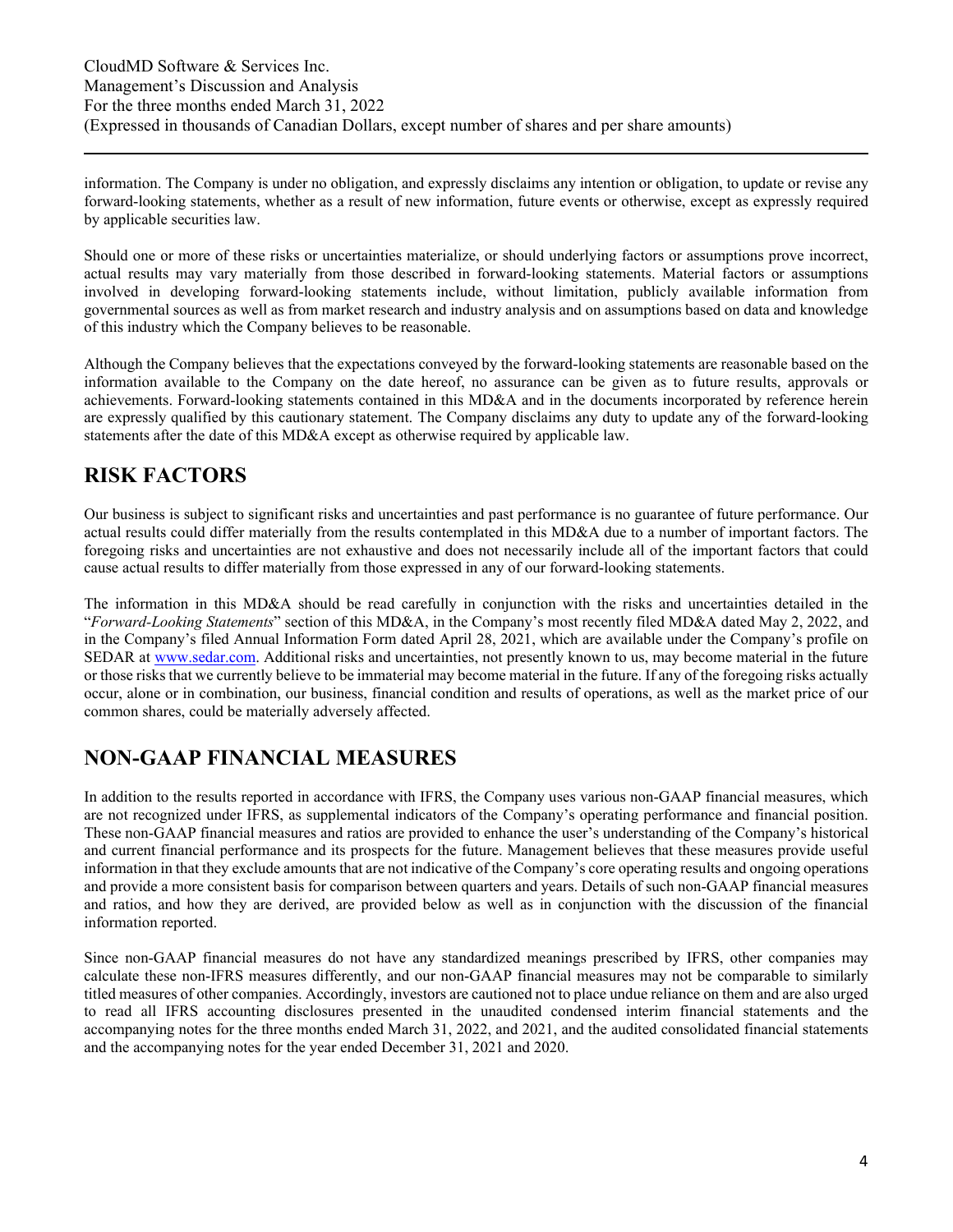#### *EBITDA*

EBITDA is a non-GAAP financial measure that does not have a standard meaning and may not be comparable to a similar measure disclosed by other issuers. EBITDA referenced herein relates to earnings before interest, taxes, impairment, and depreciation and amortization. This measure does not have a comparable IFRS measure and is used by the Company to assess its capacity to generate profit from operations before taking into account management's financing decisions and costs of consuming intangible and tangible capital assets, which vary according to their vintage, technological currency, and management's estimate of their useful life.

#### *Adjusted EBITDA*

Adjusted EBITDA is a non-GAAP financial measure that does not have a standard meaning and may not be comparable to a similar measure disclosed by other issuers. Adjusted EBITDA referenced herein relates to earnings before interest; taxes; impairment; depreciation; amortization; share-based compensation; financing-related costs; acquisition-related and integration costs, net; litigation costs and loss provision; loss on sale of subsidiary; and change in fair value of contingent consideration. This measure does not have a comparable IFRS measure and is used by the Company to assess its capacity to generate profit from operations before taking into account management's financing decisions and costs of consuming intangible and tangible capital assets, which vary according to their vintage, technological currency, and management's estimate of their useful life, adjusted for factors that are unusual in nature or factors that are not indicative of the operating performance of the Company. Please refer to section on Adjusted EBITDA for the reconciliation.

#### *Gross Profit*

Gross Profit is a non-GAAP financial measure that does not have a standard meaning and may not be comparable to a similar measure disclosed by other issuers. Gross Profit referenced herein relates to revenues less cost of sales. This measure does not have a comparable IFRS measure and is used by the Company to manage and evaluate the operating performance of the business.

#### *Gross Margin*

Gross Margin is a non-GAAP financial ratio that has Gross Profit, which is a non-GAAP financial measure as a component. Gross Margin referenced herein is defined as gross profit as a percent of total revenue. This measure does not have a comparable IFRS measure and is used by the Company to manage and evaluate the operating performance of the business.

#### *Adjusted Cash Expenses*

Adjusted Cash Expenses is a non-GAAP financial measure that does not have a standard meaning and may not be comparable to a similar measure disclosed by other issuers. Adjusted Cash Expenses referenced herein is defined as expenses before depreciation of property and equipment, amortization of intangible assets, share-based compensation, financing-related costs, acquisition-related and integration costs, and litigation costs. This measure does not have a comparable IFRS measure and is used by the Company to manage and evaluate its cash expenses for ongoing business operations.

#### *Financing-Related Costs*

Financing-related costs is a non-GAAP financial measure that does not have a standard meaning and may not be comparable to a similar measure disclosed by other issuers. Financing-related costs referenced herein is defined as expenses incurred in relation to the Company's equity offerings, including its brokered private placements and short form prospectus offerings, and debt financing. This measure does not have a comparable IFRS measure and is used by the Company to manage and evaluate its cash expenses for ongoing business operations.

#### *Acquisition-Related and Integration Costs*

Acquisition-related and integration costs is a non-GAAP financial measure that does not have a standard meaning and may not be comparable to a similar measure disclosed by other issuers. Acquisition-related and integration costs referenced herein is defined as expenses incurred in relation to the Company's corporate development, business acquisition and integration activities. This measure does not have a comparable IFRS measure and is used by the Company to manage and evaluate its cash expenses for ongoing business operations.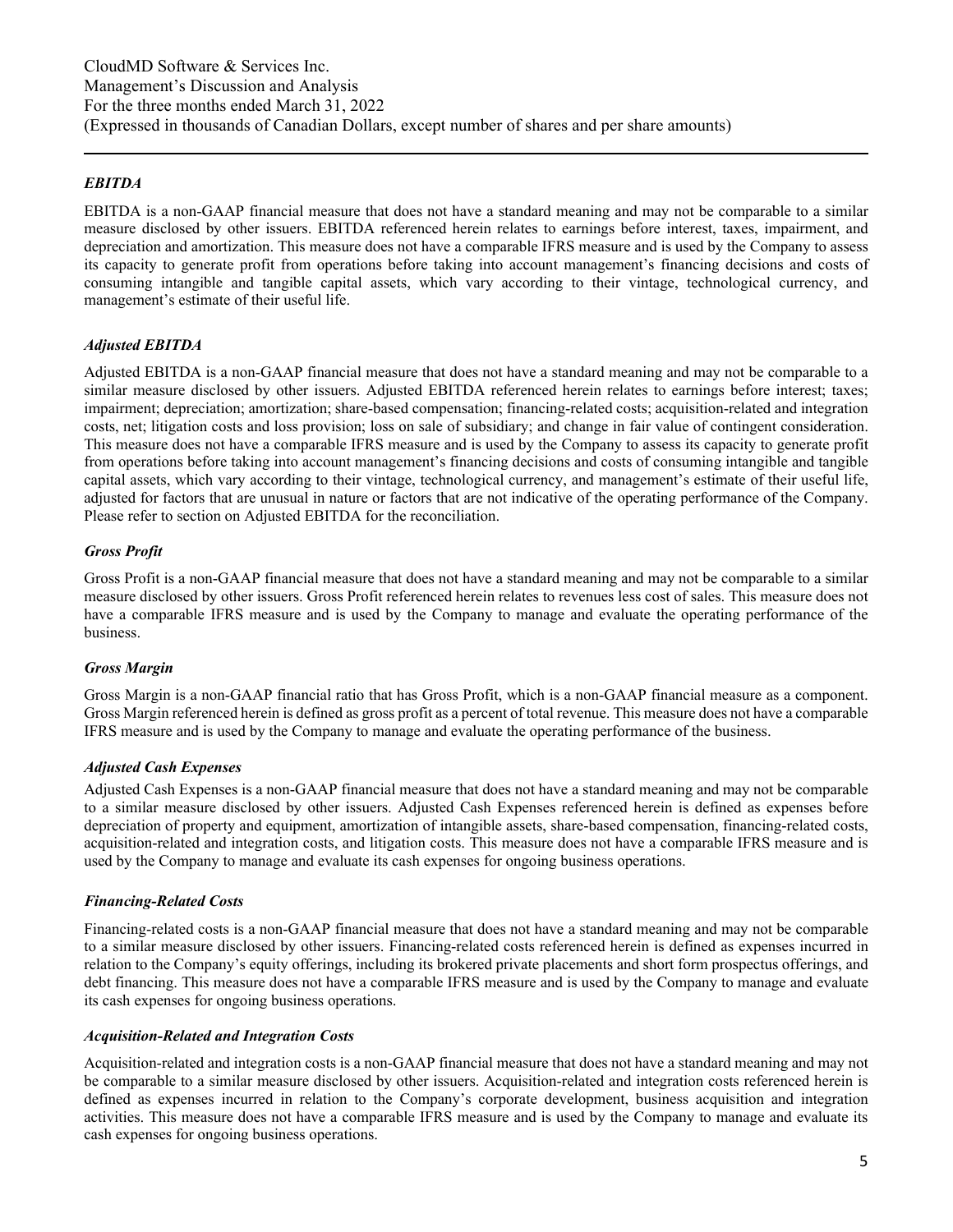#### *Litigation Costs and Loss Provision*

Litigation costs and Loss Provision is a non-GAAP financial measure that does not have a standard meaning and may not be comparable to a similar measure disclosed by other issuers. Litigation costs referenced herein is defined as expenses incurred to attend to the ongoing litigation matters as further described in Litigation and Other Contingencies section. This measure does not have a comparable IFRS measure and is used by the Company to manage and evaluate its cash expenses for ongoing business operations.

#### *Working Capital and Adjusted Working Capital*

Working Capital and Adjusted Working Capital are non-GAAP financial measures that do not have a standard meaning and may not be comparable to a similar measure disclosed by other issuers. Working Capital, as referenced herein, is defined as current assets, less current liabilities. Adjusted Working Capital, as referenced herein, is defined as Working Capital excluding the contingent consideration that the company has the option of settling in shares. These measures do not have a comparable IFRS measure and are used to ensure that we have sufficient liquidity to meet our liabilities as they become due.

### **BUSINESS OVERVIEW**

CloudMD is an innovator in the delivery of healthcare services for individuals using a comprehensive personalized approach to support their mental, physical, and social issues. The Company's innovation comes from our ability to engage healthcare providers with productivity tools and personalized care plans that focus on health outcomes, supported through a connected care system that can engage and empower the individual in their care plan. The Company offers care pathways using technology as an accelerator for access to care through modalities of in-person, telephonic, e-mail and virtual. The Company is building one, centralized and connected healthcare platform that addresses all points of a patient's care, with a whole-person, patientfocused approach to delivery. This, coupled with a coordinated team-based approach, will result in better access to care and improved healthcare outcomes. Our operations are aligned between three revenue-generating divisions: Enterprise Health Solutions ("**EHS**"), Digital Health Services ("**DHS**"), and Clinic Services & Pharmacies. The capabilities in these divisions have been aligned operationally to serve the needs of our customers. This enables innovation in the delivery of service, adoption of technology, and the ability to scale the organization with continued revenue growth.

The Company's EHS division provides organizations with physical and mental health navigation and treatment through employee support services. Our innovation in care delivery is focused on one centralized platform that has care pathways built for delivery of treatment to address the health and wellness of their workforce. An example of this is our proprietary industryfirst mental health coaching platform that was piloted with Sun Life in 2021 and is now being sold through their account executives to plan sponsors. This solution is the first of its kind to provide assessment, care plans and coaching to support people on their mental health journey. This platform created high engagement and outcomes that earned us the ability to promote the service to Sun Life clients due to our predictive analytics and personalized mental health tools and resources. The EHS division's purpose is to help organizations and individuals thrive. The organization delivers healthcare services to those who are at work, unable to work and returning to work. The full spectrum of care focuses on triage and assessment, with treatment plans designed to provide the right treatment, at the right cost, with the right group benefit plan. Currently, corporations, insurers and advisors have siloed health programs that are costly and ineffective in providing a holistic care plan focused on ease of access, individual needs, and recovery. The Company offers a unique care model that uses technology to connect the individual to a comprehensive healthcare plan that covers mental, physical, and social issues. The Company believes this centralized technology-enabled platform dramatically changes the landscape where employers can now offer one solution that addresses the comprehensive healthcare needs of their workforce and eliminates the need for multiple vendors. Through several strategic, proven acquisitions, the Company believes it is now positioned as a leading provider of holistic comprehensive healthcare for enterprise clients. The combination of these solutions provides one centralized ecosystem focusing on longitudinal care while intending to increase user satisfaction, reduce healthcare costs, decrease wait times, and provide better return to work outcomes.

On January 14, 2022 the Company completed the acquisition of MindBeacon Holdings Inc. ("**MindBeacon**"). MindBeacon is a leading digital mental healthcare platform that provides a continuum of care, focusing on internet-based cognitive behavioural therapy ("**iCBT**"), which is a highly effective therapy provided through a computer or a mobile device. iCBT has become a fast-growing intervention channel compared to conventional in-person psychotherapy. MindBeacon's platform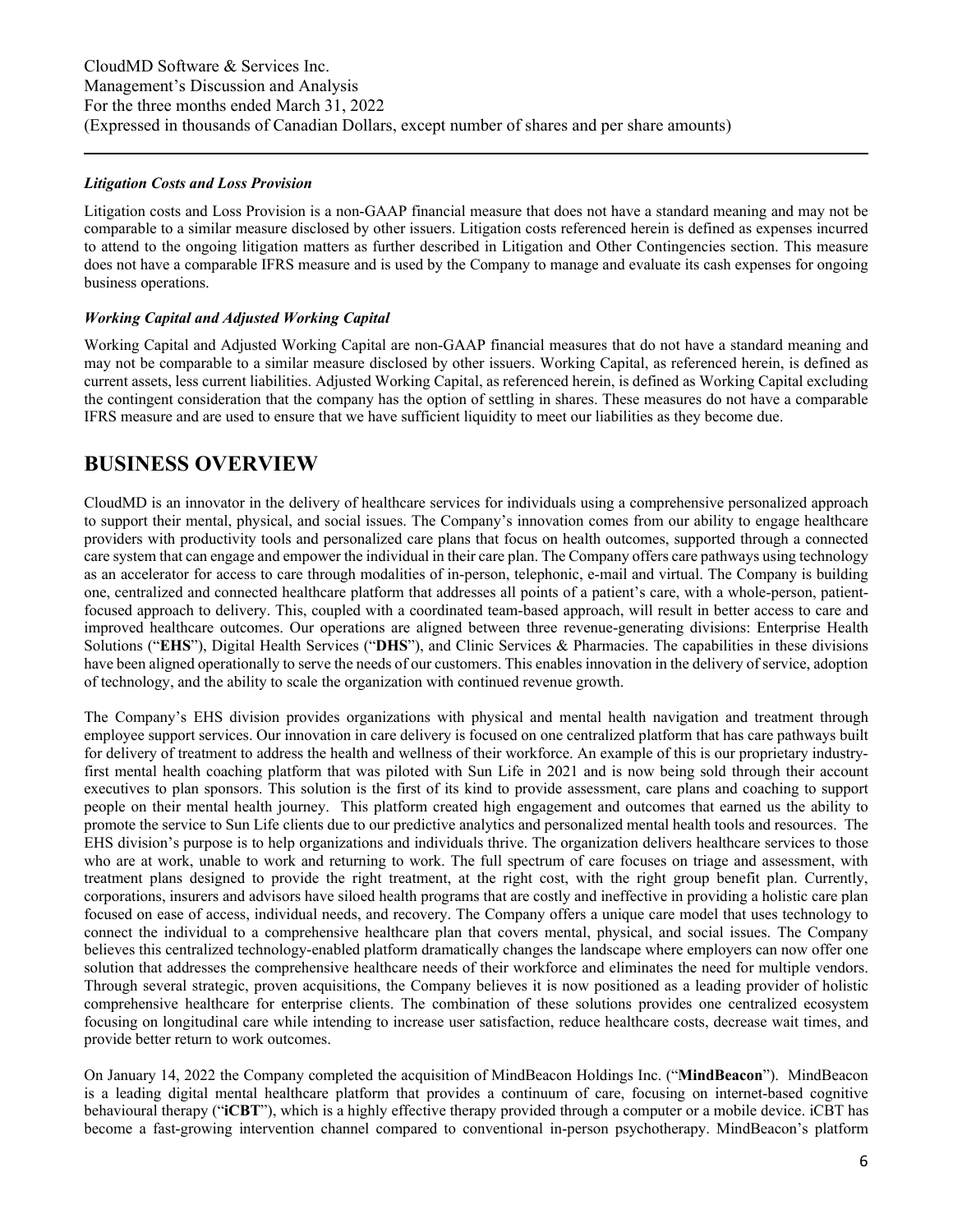provides a cost-effective, stigma-reducing avenue to deliver mental health therapy that complements CloudMD's holistic, integrated offering. MindBeacon has established relationships across a broad spectrum of B2C and B2B distribution channels, including healthcare providers, employers and governments. MindBeacon delivers positive outcomes, with 82% of iCBT clients reporting improvements in their mental health, and 67% reporting clinically significant improvements.

The addition of MindBeacon to CloudMD is expected to be immediately synergistic for a number of key reasons:

- MindBeacon's mental health services will be integrated into CloudMD's comprehensive integrated health services offering, which will increase the reach and expand the breadth of interactive technologies and tool sets within behavioural health to support clients with longitudinal multi-dimensional care.
- Our digital health platform is expected to be one of North America's leading fully-integrated health offerings, with a clinically-validated, broad continuum of care to address mild, moderate, acute and chronic mental and physical care.
- Significant cross-selling opportunities exist in our EHS division through a combined network of 5,500 corporate clients.
- MindBeacon's iCBT platform will be integrated with EFAP and Mental Health Coach to ensure the ability to support mental health treatment across modalities that align with personalized care.
- The Company will have increased scale and presence in the US through Harmony Healthcare ("Harmony") which provides a full spectrum of mental health and addiction treatment in the State of Nevada. Harmony's services include Employee Assistance Programs, individual and group therapy, medication management, substance abuse programs, crisis management and inpatient, utilization review and utilization management services. Harmony has built a strong reputation for concierge level service with its commercial, labour and trust clientele.

MindBeacon was in the investment stage of its growth cycle and was incurring substantial expenditures to support planned growth and to build out its product service offerings. Due to our previous investment in mental health services, we have a number of overlapping cost structures with MindBeacon. We have been focused on integration to ensure that we have the most efficient cost structure possible. Since the time of acquisition, we have been focused on streamlining and consolidating key operational functions across our organization including clinical operations, Finance, IT, Human Resources, Marketing and Sales and leveraging industry leading talent to drive innovation, retention and capitalize on human capital. The Company has eliminated \$7.5 million of annualized run-rate costs from its business since the time of acquisition closing in January 2022.

The Company's DHS division offers healthcare providers with productivity technology solutions to medical clinics (including CloudMD-owned clinics) across North America and has developed proprietary technology that delivers quality healthcare through the combination of connected primary care clinics, telemedicine and an artificial intelligence-enabled patient portal. The Company currently services a combined ecosystem of over 5,700 clinicians, 1,800+ mental health practitioners, 1,600+ allied health professionals, 1,400+ doctors and nurses and covers 12 million individual lives across North America. The Company's patient-centric approach has been well received and the Company will continue to look for ways to improve healthcare access by leveraging its technology to ensure we deliver on the Company's value proposition of innovation in the delivery of healthcare.

### **PRODUCTS AND SERVICES**

The Company categorizes its revenues under three divisions: (1) Enterprise Health Solutions; (2) Digital Health Services and (3) Clinic Services & Pharmacies.

#### **Enterprise Health Solutions**

Enterprise Health Solutions' revenue is generated through two pricing models:

Subscription-based pricing using a price per member per month with an average contractual term of 3 years; and,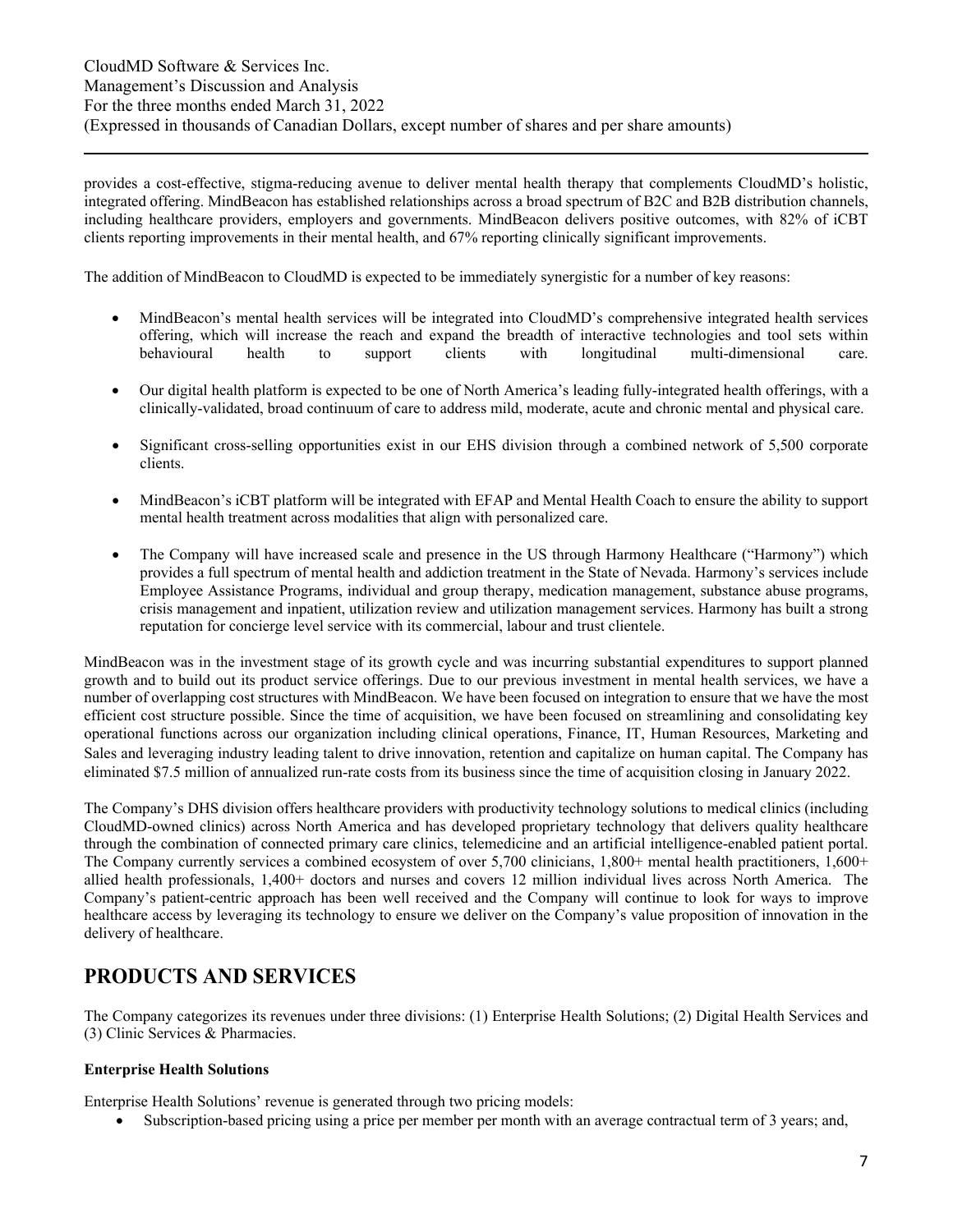Per-case billing model at an agreed upon rate for services that are used in disability management, occupational health, and other employer services.

The foundation of the Enterprise Health Solutions division is delivering programs that address mental, physical, and social issues experienced by employees and their family members. These programs can be available on a stand-alone basis or through a comprehensive, digitally connected platform for corporations, insurers, and advisors to better manage the health and wellness of their employees and customers.

Through several strategic acquisitions, CloudMD is now positioned as a leading provider to the employer healthcare market with our unique comprehensive ability to offer services that address the rising benefit costs of organizations. CloudMD's proprietary Integrated Health Services Platform addresses all points of a patient's care including triage, assessment and navigation which reduce healthcare costs, decrease wait times, and provide better return to work outcomes. CloudMD's teambased, whole-person approach to healthcare aims to engage patients and clients, and empower doctors and mental health practitioners, while leveraging technology to connect the entire health ecosystem and provide longitudinal care. CloudMD's capabilities include:

#### *Mental Health Support Solutions (EFAP /Mental Health Coaching, iCBT)*

CloudMD's leading Mental Health Support Solutions ("**MHSS**") uses our proprietary digital platform to provide triage, assessment and case management of mental wellbeing and mental health disorders. Our nurse navigation-led solution includes personalized care plans, access to online educational resources, healthcare system navigation, and comprehensive case management to support an individual's emotional, physical, and mental wellbeing toward improved outcomes and effective return to function. Our MHSS focus is on a multi-modality support model to drive individual choice on the appropriate care pathways for their situation that includes in-person, telephonic or virtual support solutions. It is effective across the healthcare continuum and includes services that address crisis, episodic, short-term, long term, chronic and specialized services such as trauma, substance use and addictions. We are integrating the recently acquired MindBeacon iCBT capabilities into our MHSS offerings to further differentiate CloudMD as a leader in Mental Health.

#### *Healthcare Navigation Complex Cases*

The cornerstone of our Enterprise Health Solutions division is our healthcare navigators who become advocators and advisors as individuals access treatment for return to function. The nurse navigators provide knowledge and clinical expertise and utilize relationships with over 55,000 physician specialists and therapists to manage complex disability and healthcare situations. The solutions are utilized by a wide range of customers including employers, individuals, disability case managers, life and health insurers, and property and casualty insurers. Proven results include a 20% reduction in benefit and disability costs, 6-month reduction in disability duration (on average), access to treatment 220 days sooner (on average), improved employee satisfaction (reported by 75% of clients) and an estimated 420% return on investment or greater in payroll savings due to reduced illnessrelated absences.

#### *Rehabilitation and Assessments*

Employers, insurance companies and lawyers rely on our national integrated network of medical practitioners across Canada who perform independent medical assessments, return to work support, functional capacity evaluations, rehabilitation support, job demand analysis, etc. These services are delivered virtually, on-demand and on-site. Our network of 2,000 specialists support individuals in understanding mental and physical health issues with a focus on return to function. Through our software platform, iAssess, that enables workflow management, practitioner engagement and margin expansion in the delivery of services. This proprietary platform will be used in EHS health network management over time.

#### *Absence Management and Occupational Health*

CloudMD is one of Canada's leading health management companies with clients from several of Canada's Fortune 500 companies. Our services focus on reducing occupational absences by delivering solutions that improve the health and wellness of employees. Services include solutions that support absentee management, short-term and long-term disability, workers' compensation claims management, mental health assessment and evaluation services that focus on prevention, accommodation, and recovery. Our services are delivered virtually, on-demand and on-site through our network of over 1,000 healthcare professionals, assessors, and medical centers nationally.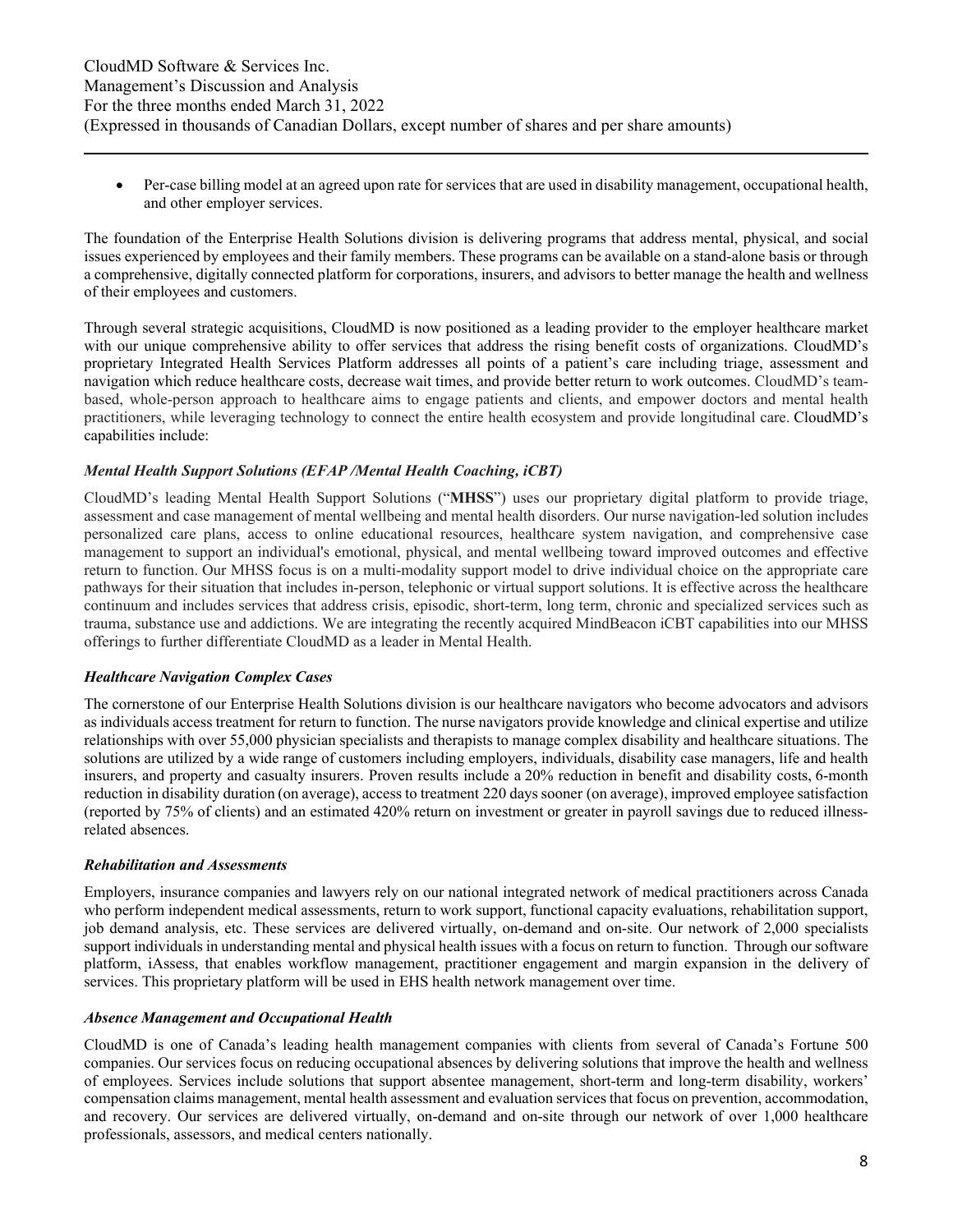#### **Digital Health Services**

Digital Health Services are primarily offered on a subscription or license-to-use basis. The solutions are sold to companies, insurers, clinics and pharmacies (including those owned by CloudMD) who use our technology to create connectivity, and improve the healthcare practitioner, client and user experience while creating efficiencies in administration. The products are scalable and adaptable and used within CloudMD for service delivery and offered directly to customers.

The following describes the solutions available to healthcare practitioners:

#### *ClinicAid, Juno EMR and Benchmark Systems*

CloudMD's billing and electronic medical records (**"EMR"**) solutions are offered across North America to over 500 clinics and almost 4,000 licensed practitioners. ClinicAid and Benchmark Systems offer billing solutions that increase productivity and efficiency. Our integrated EMR software solutions increase efficiencies for primary care providers, specialists and allied health professionals.

#### *MyHealthAccess*

CloudMD's patient portal enables online appointment booking and virtual care visits. The platform works with our EMR to provide healthcare providers and primary care clinics with a user-friendly application. The user experience allows patients to book appointments real time, 24/7, and message clinical staff.

The following solutions are marketed to Governments, hospitals, and organizations interested in using technology as a binary way of creating engagement and connected care through a unified platform. The solutions can be used to follow care pathways, monitor individuals, create engagement through education, and connect to specific healthcare services through a unified platform. Our EHS division uses this technology to connect individuals to healthcare solutions and in our Clinic Services and Pharmacies division we use this technology to improve the care experience.

#### *Health and Wellness Platform*

CloudMD's patented Real Time Intervention and Prevention Platform ("RTIP") allows us to solve for interoperability with speed, consistency, and security. RTIP is designed to enable an automated real time inquiry of disparate data sources across multiple domains, identify indicators and compute risk scores so that the appropriate personnel can be alerted when the risk level for at-risk individuals is above a pre-determined level signalling intervention may be required. CloudMD also licenses this software to companies who are looking to create connected platform experiences and/or are experiencing challenges uniting disparate data sources. RTIP use cases have permeated sectors beyond healthcare including Government organizations in the US that have purchased the platform on a subscription basis to provide an affordable and scalable mechanism for opioid detection and substance use services.

#### *Education*

CloudMD has an award-winning iMD platform providing peer-reviewed educational resources, that are trusted and used by healthcare professionals to provide factual, medical information that promotes positive patient behaviour in health sectors. This platform is used by our clinics and pharmacies and is integrated into CloudMD commercial offerings sold to third party payors in the EHS division. The intuitive platform provides a robust digital library and consultative visual component which is available on any digital device. The platform can be accessed by over 7.5 million patients and is currently being used by over 15,000 healthcare professionals and other users including: 4,600 doctors, 2,000 pharmacies, 280 hospitals, and 250 specialty clinics. In addition, it has partnerships with over 48 global pharmaceuticals companies, 30 digital healthcare integration providers, Health Canada and over 100 healthcare associations in North America. The robust medical library already has over 110,000 patient-friendly images, brochures and videos covering 6,000 health conditions, including the Mayo Clinic medical library.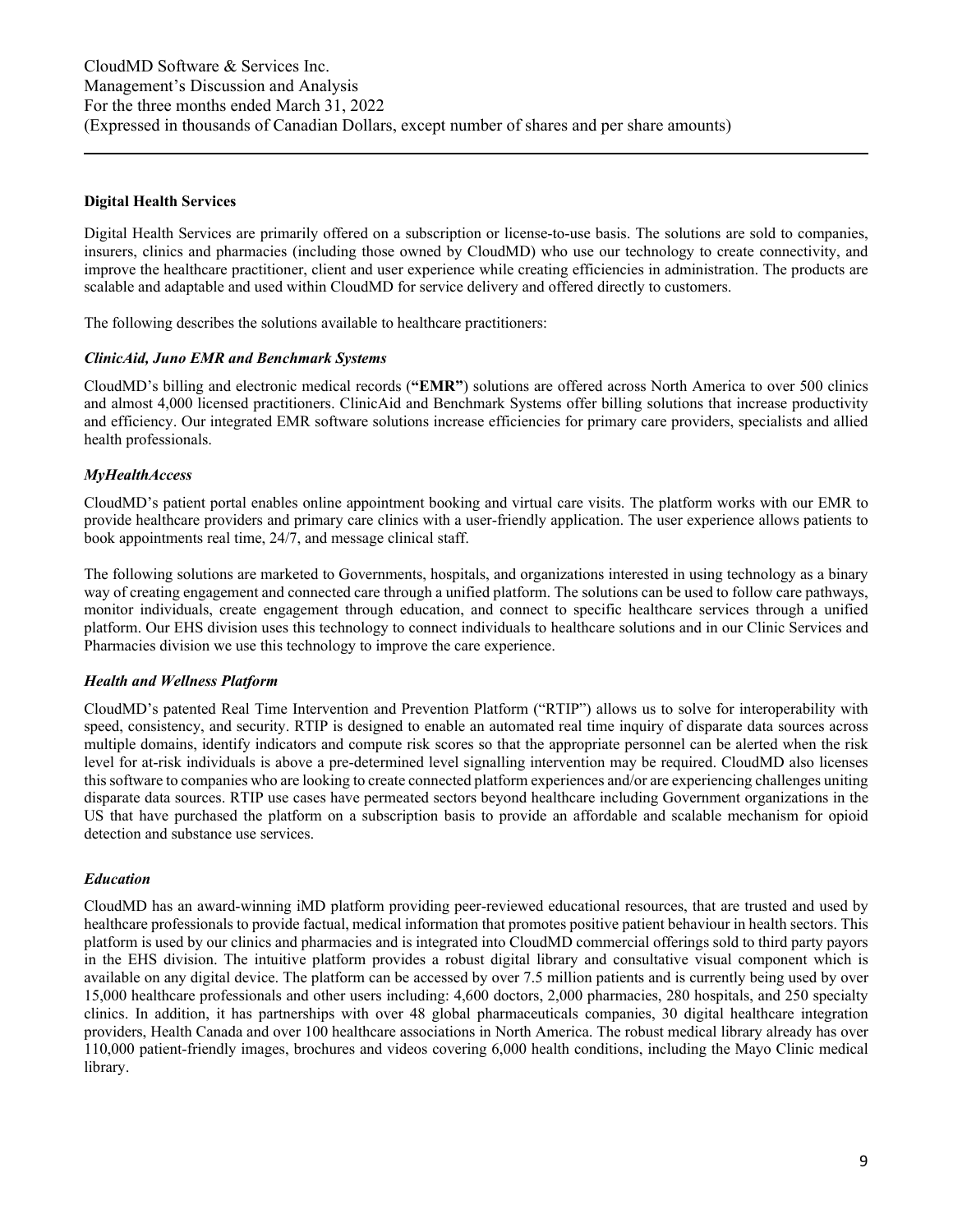#### *Vision Care*

VisionPros is an online vision care platform, providing contact lenses direct to customers. VisionPros offers customers all the leading brands of contact lenses. This business has historically had a large consumer client base and has an efficient customer acquisition strategy. Enterprise Health Solutions uses this technology to support insurers and organizations in the delivery of contact lenses for employees.

#### **Clinic Services & Pharmacies**

CloudMD operates a series of hybrid medical and rehabilitation clinics located in British Columbia and Ontario, which include telemedicine services. The Company is focused on providing healthcare services, within the context of publicly accessible healthcare services that are reimbursed by the applicable health authorities. To the extent there are services rendered by the Company that are not eligible for reimbursement, such services are charged directly to patients and/or third parties.

#### *Medical Clinics*

CloudMD operates a network of inter-connected, high-tech medical clinics in British Columbia and Ontario. The medical clinics provide full-service family practice and patient care on-site, and also provide telemedicine service. CloudMD's clinic network includes over 100 medical practitioners and services over 500,000 patients directly.

#### *Pharmacies / CloudMD on Demand*

CloudMD operates two pharmacies based in the Greater Vancouver Region in British Columbia. The pharmacies' primary source of revenue is the retailing of prescription drugs, over-the-counter drugs, and other front-of-store items. In addition to product retailing, the pharmacies provide clinical services such as medication reviews and compounding.

We have partnered with pharmacy chains in specific geographical regions in Canada to provide on-demand virtual care kiosks in pharmacy consultation rooms which allows customers to see a licensed doctor for prescription refills and to diagnose nonemergency conditions, such as colds and flu, skin conditions, urinary tract infection, dizziness, fever and headache. The Company also offers on-demand telemedicine links through CloudMD on Demand which can be white-labeled into any website or e-commerce platform providing direct access to a doctor.

#### *Patient Support Programs*

CloudMD offers patient support programs that provide navigation and support for holistic disease management and clinical treatment outcomes for complex health issues. Our pharmaceutical logistic services include drug distribution, patient navigation assistance, a preferred pharmacy network of over 500 pharmacies and real-time universal disease management software. In the second quarter of 2021, the Company acquired the Rxi Group of Companies, obtaining the capability to offer patient support programs for those with specialty high-cost drugs. Using technology, we can create engagement, monitor a patient, and distribute drugs through a seamless experience.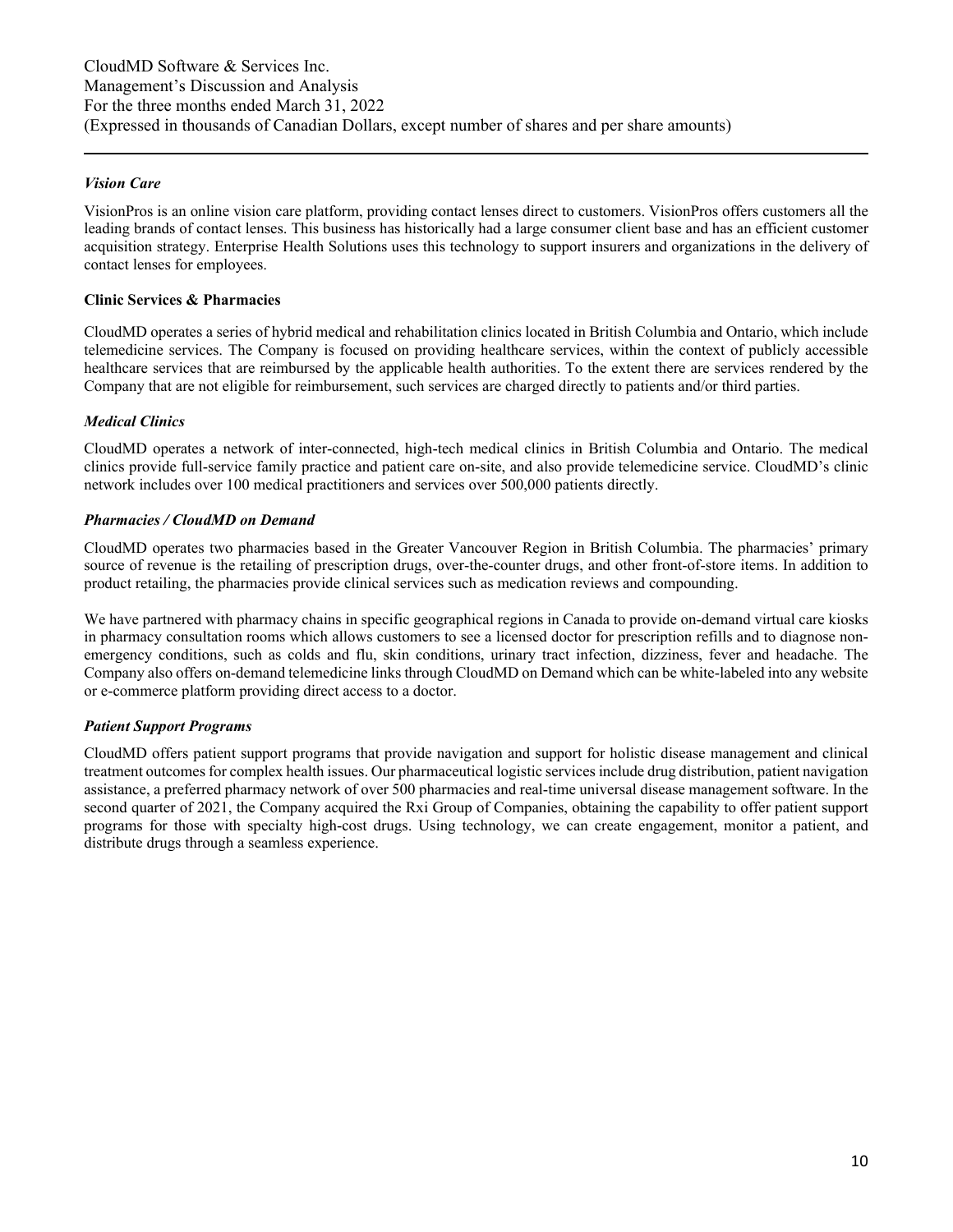# **COMPANY HIGHLIGHTS**

.

Below are highlights of CloudMD's operations in the first quarter of 2022:

- First quarter revenues were \$41.4 million, an increase of 372% over the same period in 2021 and 6.8% higher than the fourth quarter of 2021. Gross profit margin was 32.5%, an increase of 250 basis points over the fourth quarter of 2021.
- CloudMD launched Kii, our new brand for our integrated health platform. Kii is changing the user's healthcare experience, by providing a whole-person approach with an emphasis on continuity of care across mental, physical and workplace safety from a single centralized and connected interface. Kii is the new way to empower employees and their dependents with access to a full spectrum of top-quality professionals allowing enterprise clients to access our full suite of products through an intuitive customer interface.
- On January 14, 2022, the Company announced the closing of the MindBeacon acquisition creating one of North America's most comprehensive integrated health offerings.
- On March 3, 2022, the Company announced its new Public Sector division. Operating within EHS, this division will focus on the investments being made in navigation of healthcare, an important part of our organic growth strategy across North America. In addition, this division will manage recently acquired customer contracts awarded from various provincial, state, local, and public sector organizations across North America.
- On March 31, 2022, the Company announced its cost optimization and operational integration activities. In a desire to simplify operations and improve execution, the Company eliminated \$7.5 million of annualized run-rate costs from its business. This is aligned with the Company's focus on driving sustainable profitability.
- In Q1 2022, CloudMD announced Daniel Lee resigned as CFO and Sean Carr was appointed as Interim CFO. Subsequently, the Company announced Dr. Essam Hamza was resigning as CEO effective May 2, 2022, and Karen Adams would be appointed Interim CEO. The Board has initiated a process to identify the permanent CEO and CFO.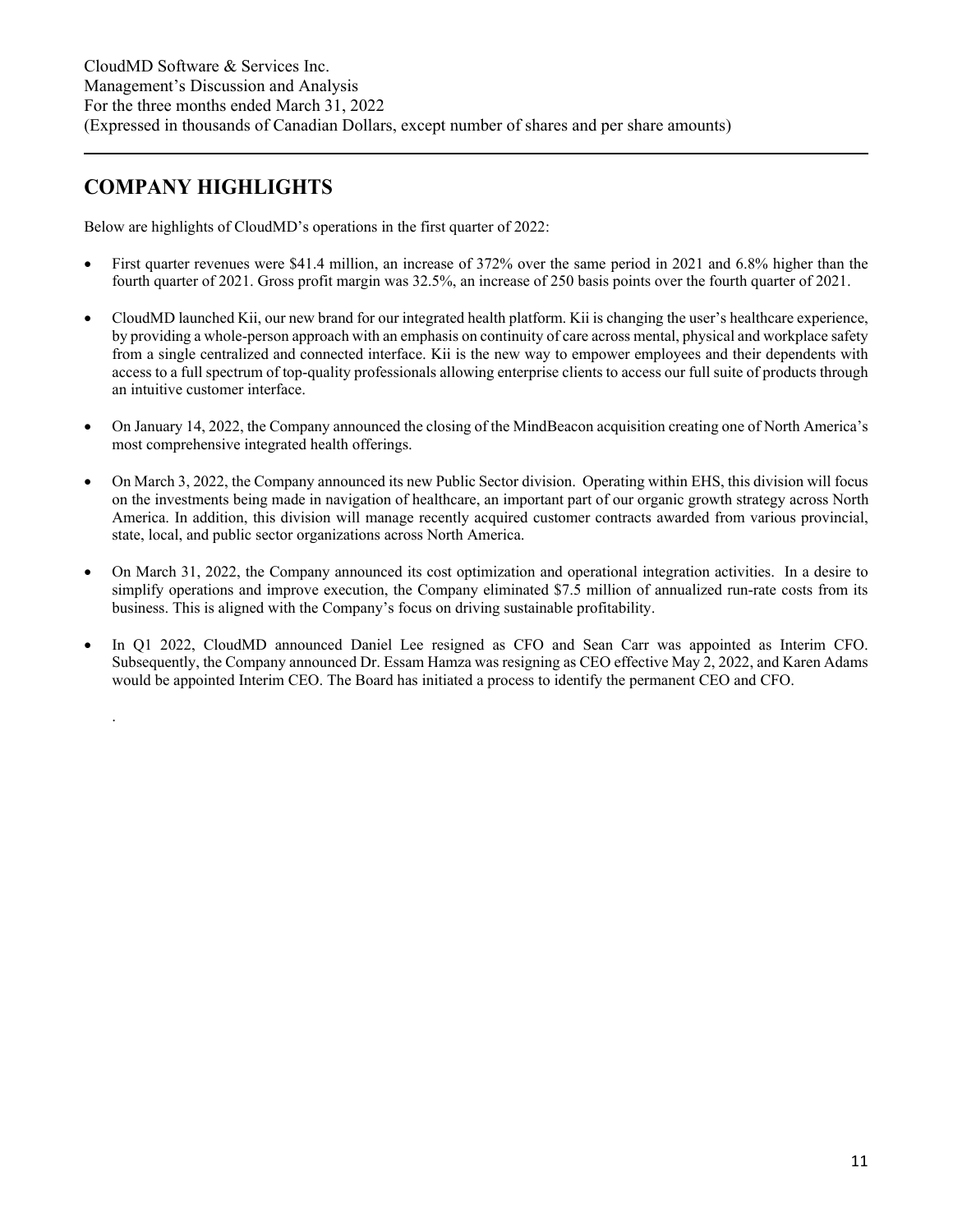# **OVERALL PERFORMANCE AND DISCUSSION OF OPERATIONS**

|                                                                | Three months ended |              |               |             |  |  |  |
|----------------------------------------------------------------|--------------------|--------------|---------------|-------------|--|--|--|
| <b>Selected Financial Information</b>                          |                    |              | March 31,     |             |  |  |  |
|                                                                |                    | 2022         |               | 2021        |  |  |  |
|                                                                |                    | (unaudited)  |               | (unaudited) |  |  |  |
| Revenue                                                        | \$                 | 41,378       | $\mathsf{\$}$ | 8,775       |  |  |  |
| Cost of sales                                                  |                    | 27,912       |               | 5,184       |  |  |  |
| Gross profit <sup>(1)</sup>                                    | \$                 | 13,466       | $\mathcal{S}$ | 3,591       |  |  |  |
| Gross profit %                                                 |                    | 32.5%        |               | 40.9%       |  |  |  |
| <b>Indirect Expenses</b>                                       |                    |              |               |             |  |  |  |
| Sales and marketing                                            |                    | 3,059        |               | 1,155       |  |  |  |
| Research and development                                       |                    | 1,303        |               | 740         |  |  |  |
| General and administrative                                     |                    | 10,922       |               | 3,392       |  |  |  |
| Share-based compensation                                       |                    | 490          |               | 1,595       |  |  |  |
| Depreciation and amortization                                  |                    | 3,012        |               | 689         |  |  |  |
| Financing-related costs <sup>(1)</sup>                         |                    |              |               | 749         |  |  |  |
| Acquisition related and integration costs <sup>(1)</sup>       |                    | 2,524        |               | 812         |  |  |  |
| Loss before undernoted                                         | \$                 | $(7,844)$ \$ |               | (5, 541)    |  |  |  |
| Other income                                                   |                    | 160          |               | 64          |  |  |  |
| Change in fair value of contingent consideration               |                    | 2,735        |               | 315         |  |  |  |
| Change in fair value of liability to non-controlling interests |                    | (129)        |               |             |  |  |  |
| Share in profits of joint venture                              |                    | 12           |               |             |  |  |  |
| Finance costs                                                  |                    | (497)        |               | (88)        |  |  |  |
| Income taxes expense                                           |                    | (85)         |               | (40)        |  |  |  |
| Net Loss                                                       | \$                 | $(5,648)$ \$ |               | (5,290)     |  |  |  |
| Add:                                                           |                    |              |               |             |  |  |  |
| Depreciation and amortization                                  |                    | 3,012        |               | 689         |  |  |  |
| Finance costs                                                  |                    | 497          |               | 88          |  |  |  |
| Income taxes expense                                           |                    | 85           |               | 40          |  |  |  |
| EBITDA <sup>(1)</sup>                                          | \$                 | $(2,054)$ \$ |               | (4, 473)    |  |  |  |
| Share-based compensation                                       |                    | 490          |               | 1,595       |  |  |  |
| Financing-related costs                                        |                    |              |               | 749         |  |  |  |
| Acquisition related and integration costs <sup>(1)</sup>       |                    | 2,524        |               | 812         |  |  |  |
| Litigation costs and loss provision <sup>(1)</sup>             |                    | 2            |               | 81          |  |  |  |
| Change in fair value of liability to non-controlling interests |                    | 129          |               |             |  |  |  |
| Change in fair value of contingent consideration               |                    | (2,735)      |               | (315)       |  |  |  |
| Adjusted EBITDA <sup>(1)</sup>                                 | \$                 | $(1,644)$ \$ |               | (1, 551)    |  |  |  |
| Loss per share, basic and diluted                              | \$                 | $(0.02)$ \$  |               | (0.03)      |  |  |  |

*(1) Non-GAAP measure as described in the Non-GAAP Financial Measures section of this MD&A.*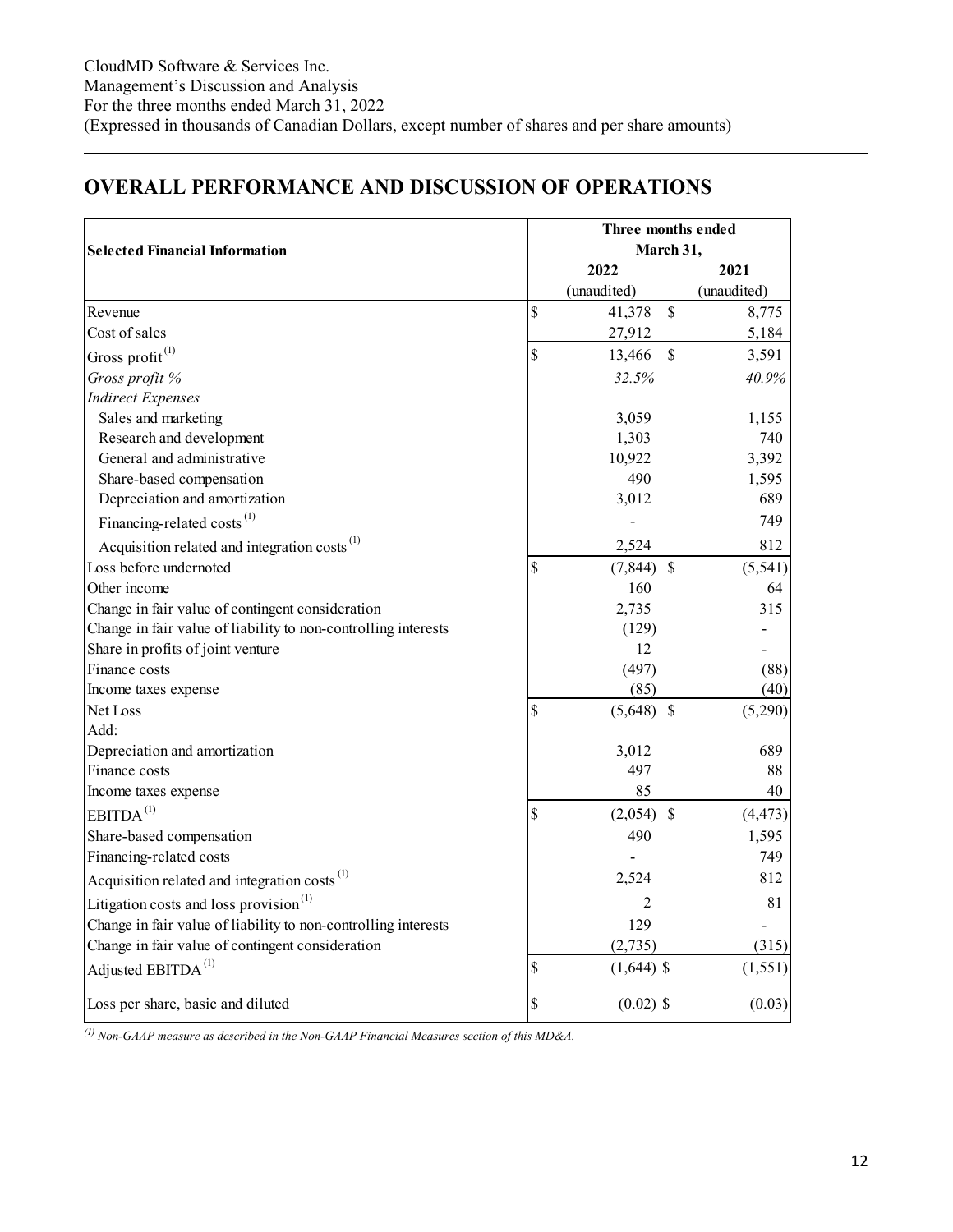#### *Revenue*

The following table provides a summary of our revenues by category:

|                             | Three months ended |             |   |             |     |               |                 |  |  |  |
|-----------------------------|--------------------|-------------|---|-------------|-----|---------------|-----------------|--|--|--|
| Revenue                     |                    | March 31,   |   |             |     |               | <b>Variance</b> |  |  |  |
|                             |                    | 2021        |   |             | (S) | $\frac{9}{9}$ |                 |  |  |  |
|                             |                    | (unaudited) |   | (unaudited) |     |               |                 |  |  |  |
| Enterprise health solutions |                    | 26,019      |   | 1,750       |     | 24,269        | 1387%           |  |  |  |
| Digital health solutions    |                    | 5,611       |   | 1,980       |     | 3,631         | 183%            |  |  |  |
| Clinics & pharmacies        |                    | 9,748       |   | 5,045       |     | 4,703         | 93%             |  |  |  |
| <b>Total revenue</b>        | \$                 | 41,378      | S | 8,775       |     | 32,603        | 372%            |  |  |  |

Revenue for the three months ended March 31, 2022, increased by \$32,603 or 372% over the prior year comparable period. The increase in revenue was primarily attributable to the Company's five acquisitions completed in the last twelve months and organic growth.

EHS revenues increased to \$26,019 for the three months ended March 31, 2022, in part due to acquisitions completed in 2021. We continue to deliver excellent end-user experiences for our stakeholders which is driving successful customer acquisitions. We are winning new customers on the strength of our integrated and comprehensive product offering that includes a full continuum of service offerings to treat the mental and physical health of an employer population. New contract wins have been across diverse sectors including major public and private sector companies. We consolidated MindBeacon into our Mental Health Services during the first quarter adding their clinically proven iCBT into our full continuum of mental health support. Not only have we been able to recognize revenue from MindBeacon iCBT as a standalone product, but we are also starting to recognize cross-sell revenue from the combined service offering. We are active in our cross-sell efforts to provide integrated offerings to new and existing customers and are expecting to see increased launches as we progress through 2022. We have a strong roster of long-tenured blue-chip clients that are using one of our capabilities. The client management team is focused on introducing existing clients to the full spectrum of capabilities that enable a full care model where we are addressing physical and mental health from mild to acute to chronic. There is a growing recognition of the need for government support to address the mental health crisis in North America. Through our newly established Public Sector Division, CloudMD is well positioned to service these contracts. Our Public Sector division is focused on this unique client base and has recently won contracts for our Mental Health Solutions from major colleges and universities in both Ontario and the Atlantic Region. Along with mental health support this team is driving new contract wins for our employee and family assistance programs from various townships and municipalities across Canada. During the quarter we recorded revenues for Covid-19 related services that are expected to wind down in the second quarter of 2022. However, we expect volumes to increase in absence management and independent medical examinations in the back half of the year as more employees return to the workplace. Finally, we had approximately two and a half months of MindBeacon revenue in the first quarter of 2022 and we will have the first full quarter of MindBeacon revenues in the second quarter of 2022.

DHS revenues increased to \$5,611 for the three months ended March 31, 2022, in part due to the acquisition revenue, however this revenue decreased from fourth quarter 2021 revenue of \$10,171. The decrease was in-part due to the timing of IDYA4 contract revenues which historically are highest in the fourth quarter of the year. As described in the *Litigations and Other Contingencies* section below, the Company's VisionPros business was unable, under existing contracts, to sell into the US market in the first quarter of 2022. This resulted in lower revenues in VisionPros of \$2,689 in the first quarter of 2022 compared to the fourth quarter of 2021. The Company has now secured contracts with major suppliers and expects to begin selling into the United States in late Q2 2022. Finally, in 2021 we received a patent for our proprietary RTIP platform, which is the backbone of our comprehensive health ecosystem. We continue to see success with this service and have recently won several new contracts with U.S. governments.

Clinic Services & Pharmacies revenues increased to \$9,748, for the three months ended March 31, 2022, primarily due to an acquisition in the second quarter of 2021 of a patient support and pharmaceutical logistics company. The following table provides a summary of our revenues by territory: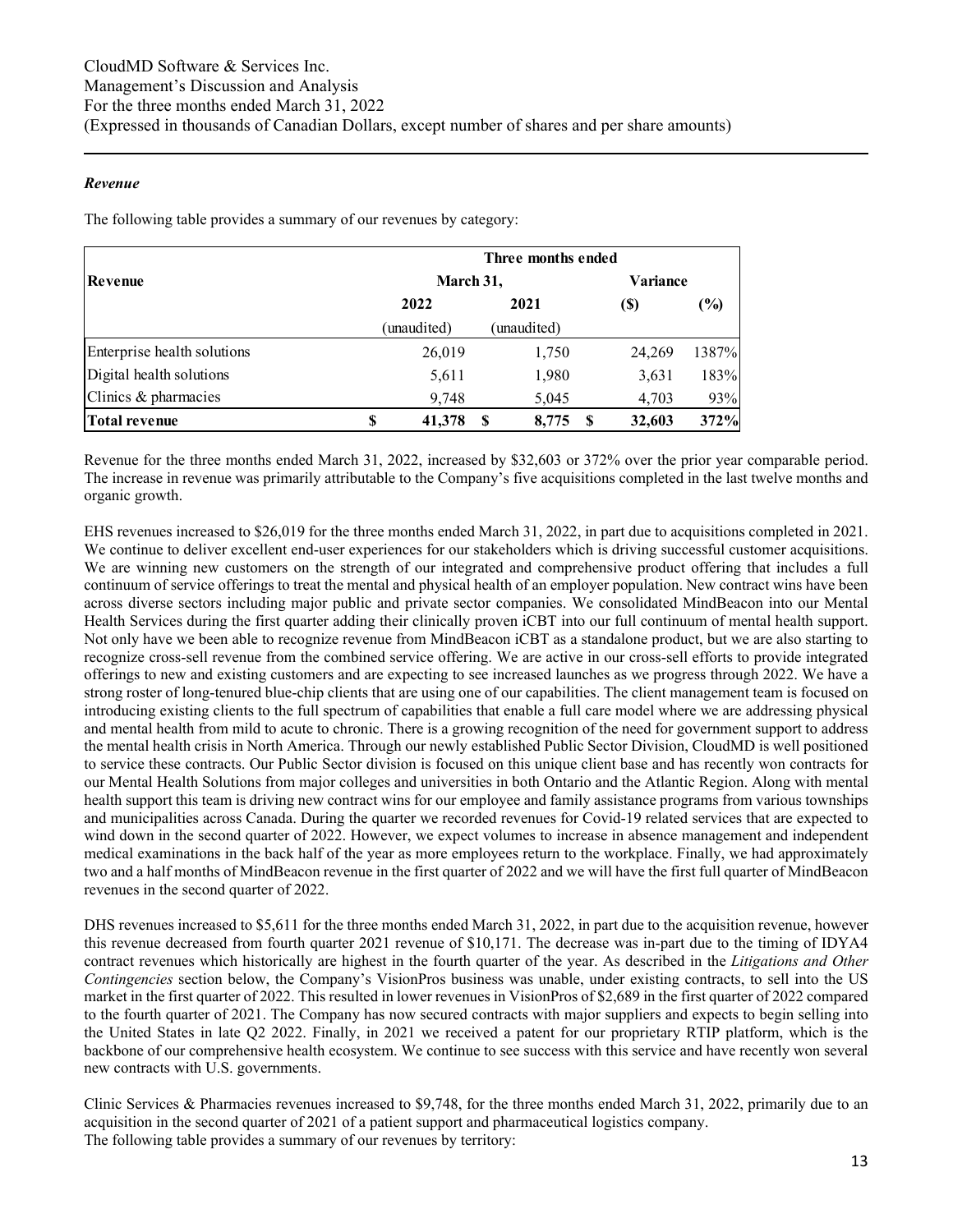|                      | Three months ended |   |             |    |        |               |  |  |  |
|----------------------|--------------------|---|-------------|----|--------|---------------|--|--|--|
| Revenue              | March 31,          |   |             |    |        |               |  |  |  |
|                      | 2022               |   | 2021        |    | (S)    | $\frac{6}{2}$ |  |  |  |
|                      | (unaudited)        |   | (unaudited) |    |        |               |  |  |  |
| Canada               | \$<br>36,129       | S | 7,308       | \$ | 28,821 | 394%          |  |  |  |
| <b>United States</b> | 5,249              |   | 1,467       |    | 3,782  | 258%          |  |  |  |
| <b>Total revenue</b> | \$<br>41,378       |   | 8.775       |    | 32,603 | 372%          |  |  |  |

Revenues earned in Canada for the three months ended March 31, 2022, increased by \$28,821 or 394% over the prior comparable periods. Revenues earned in United States for the three months ended March 31, 2022, represented 13% of total revenues. Revenues earned in the United States were lower than the fourth quarter of 2021 due to a decrease from VisionPros, the Company's online eyewear platform, where the majority of revenues are earned in the United States. As discussed above, the Company has secured contracts with major suppliers and expects to begin selling into the US late in the second quarter of 2022. In the first quarter the US-based revenues also include revenues of Nevada-based Harmony Healthcare which was acquired through the acquisition of MindBeacon that was completed in mid-January 2022.

#### *Gross Profit*

Gross profit for the three months ended March 31, 2022, increased by \$9,875 or 275% over the prior year comparable periods, as a result of the increase in total revenue, primarily attributable to business acquisitions and organic growth.

The gross profit margin was 32.5% for the three months ended March 31, 2022, as compared to 40.9% for the same year-ago periods. The decrease in overall gross profit percentage for the three months ended March 31, 2022, was primarily due to revenue mix in the periods. The Company's online vision care platform and patient support programs are lower-margin businesses and were not in the comparative period. The Company expects its gross profit margin to increase over the course of 2022 with the ongoing efforts to integrate its acquisitions and increase its operational efficiency. Compared to the fourth quarter of 2021, gross profit margins were 250 basis points higher.

#### *Expenses*

|                                                          |                 | Three months ended |                            |           |
|----------------------------------------------------------|-----------------|--------------------|----------------------------|-----------|
| <b>Expenses</b>                                          | March 31,       | <b>Variance</b>    |                            |           |
|                                                          | 2022            | 2021               | $\left( \mathbb{S}\right)$ | $(\%)$    |
|                                                          | (unaudited)     | (unaudited)        |                            |           |
| Expenses, as reported                                    | \$<br>21,310 \$ | 9,132 \$           | 12,178                     | 133%      |
| Non-cash expenses:                                       |                 |                    |                            |           |
| Share-based compensation                                 | (490)           | (1, 595)           | 1,105                      | (69%)     |
| Depreciation and amortization                            | (3,012)         | (707)              | (2,305)                    | 326%      |
| Cash expenses                                            | 17,808          | 6,830              | 10,978                     | 161%      |
| Non-operating expenses:                                  |                 |                    |                            |           |
| Financing-related costs <sup>(1)</sup>                   |                 | (749)              | 749                        | $(100\%)$ |
| Acquisition-related and integration costs <sup>(1)</sup> | (2,524)         | (812)              | (1,712)                    | 211%      |
| Litigation costs <sup><math>(1)</math></sup>             | (2)             | (81)               | 79                         | (98%)     |
| Adjusted cash expenses <sup>(1)</sup>                    | \$<br>15,282    | 5,188              | 10,094<br>- \$             | 195%      |

*(1) Financing-Related Costs, Acquisition-Related and Integration Costs, Litigation Costs and Adjusted Cash Expenses are non-GAAP measure as described in the Non-GAAP Financial Measures section of this MD&A.*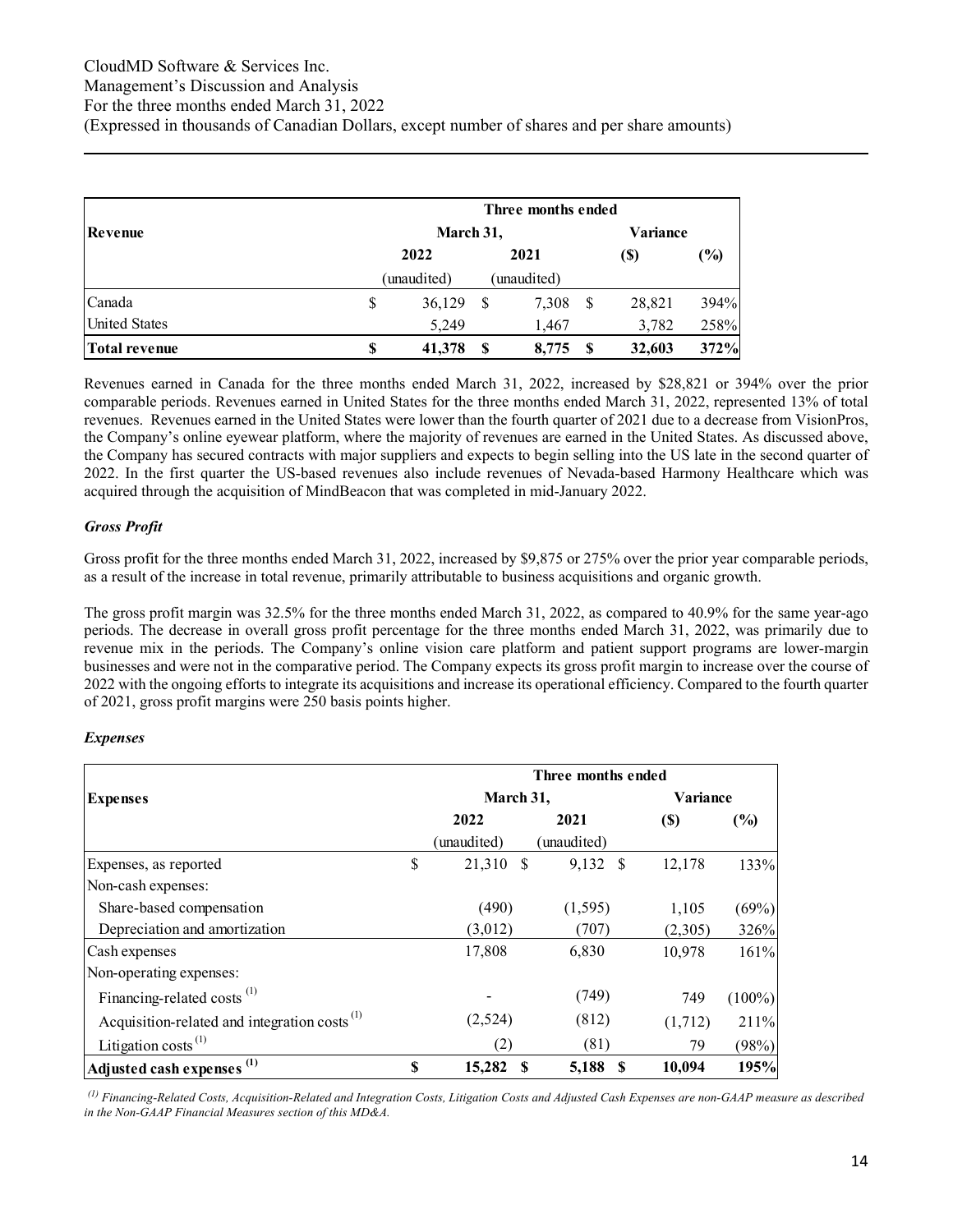Total expenses for the three months ended March 31, 2022, increased by \$12,178 or 133% over the prior year comparable period.

The Company defines Adjusted Cash Expenses as expenses excluding non-cash expenses and non-operating expenses. Adjusted cash expenses for the three months ended March 31, 2022, increased by \$10,094 or 195% over the prior comparable period. The increase for the quarter was primarily due to the Company's acquisitions in the past twelve months, in-line with higher revenues, and higher staffing costs due to an expanded workforce to support the Company's growth strategy. As a percentage of revenue, Adjusted Cash Expenses were 37% in Q1, 2022 compared to 59% in Q1, 2021, due to strong cost control by the Company and improved operating leverage. Adjusted cash expenses were slightly higher in the first quarter of 2022 versus the fourth quarter of 2021 as a result of the acquisition of MindBeacon which had lower overall profitability than CloudMD. The Company has executed on some cost optimization and operational integration activities and as a result expects to see this ratio improve over the course of 2022.

|                             | Three months ended |             |             |  |       |        |  |  |  |
|-----------------------------|--------------------|-------------|-------------|--|-------|--------|--|--|--|
| <b>Operational expenses</b> |                    | March 31,   |             |  |       |        |  |  |  |
|                             |                    | 2022        | 2021        |  | (S)   | $(\%)$ |  |  |  |
|                             |                    | (unaudited) | (unaudited) |  |       |        |  |  |  |
| Sales and marketing         | \$                 | 3,059       | $1,155$ \$  |  | 1,904 | 165%   |  |  |  |
| Research and development    |                    | 1,303       | 740         |  | 563   | 76%    |  |  |  |
| General and administrative  |                    | 10,922      | 3,392       |  | 7,530 | 222%   |  |  |  |
| <b>Operational expenses</b> | S                  | 15,284      | 5,287       |  | 9.997 | 189%   |  |  |  |

#### Sales and Marketing

Sales and marketing expenses for the three months March 31, 2022, increased by \$1,904 or 165% over the prior year comparable period. The increase is attributable to additional expenses assumed from businesses acquired in the last twelve months. In the period, we focused our sales and marketing activities on sales resources, marketing collateral and multiproduct sales to penetrate the market and sell additional solutions to existing customers. With our acquisitions, we continue to reduce our customer acquisition costs as a percentage of revenue as we realize greater economies of scale in our sales and marketing shared services infrastructure.

#### Research and Development

Research and development expenses for the three months ended March 31, 2022, increased by \$563 or 76% over the prior year comparable period. The increase is primarily attributable to additional expenses assumed from businesses acquired in the last 12 months, including MindBeacon which was acquired in the first quarter of 2022. In the period, we focused our research and development on new product development activities.

#### General and Administrative

General and administrative expenses for the three months ended March 31, 2022, increased by \$7,530 or 222% over the prior comparable periods. This increase is primarily attributable to additional expenses from businesses acquired in the last twelve months; additional staffing costs to support the Company's geographic expansion; higher professional fees; and investments in data privacy and security.

#### Share-based Compensation

Shared-based compensation expenses for the three months ended March 31, 2022, decreased by \$1,105 or 69% over the prior comparable period. The decrease is primarily attributable to one-time additional grants in 2021.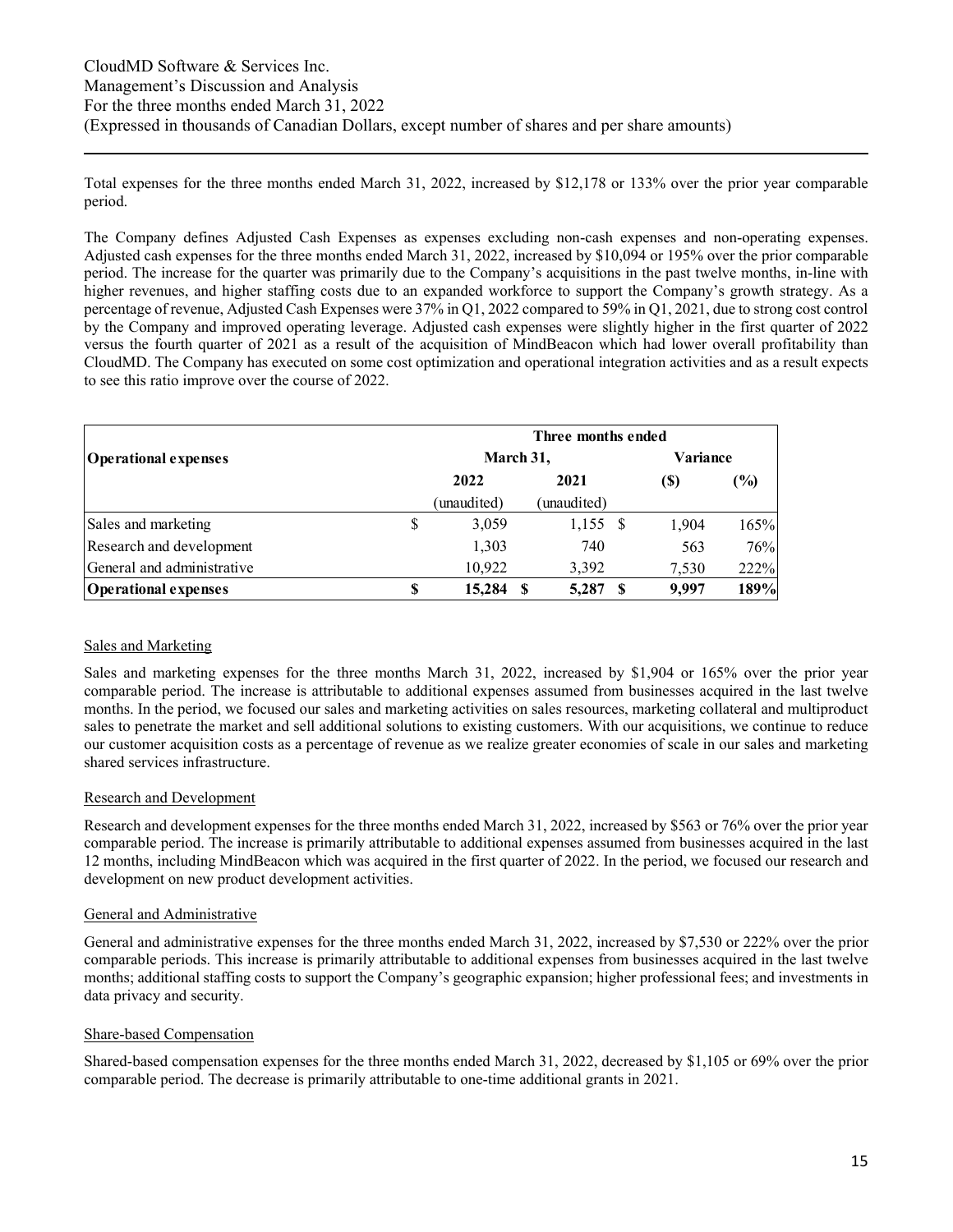#### Depreciation and Amortization

Depreciation and amortization expenses for the three months ended March 31, 2022, increased by \$2,323 or 337% over the prior comparable period. The increase is primarily attributable to increased depreciation and amortization, in-line with the growth in our fixed and intangible assets from acquisitions.

#### Financing-Related Costs

Financing-related costs for the three months ended March 31, 2022, decreased by \$749 over the comparable period. The decrease is attributable to a short form prospectus offering, on a bought-deal basis, completed in March 2021. Eligible costs that were directly attributable to the debt financing have been recorded as a reduction in long-term debt on the statement of financial position.

#### Acquisition-Related and Integration Costs

Acquisition-related and integration costs for the three months ended March 31, 2022, were \$2,524 and for the three months ended March 31, 2021, were \$812. Acquisition-related and integration costs include expenses incurred in relation to the Company's corporate development, including fees for legal, accounting and financial advisory and costs of integration which includes severance. The Company has completed five acquisitions in the last twelve months and has been focused on cost optimalization and integration activities.

#### Other Income

Other income for the three months ended March 31, 2022, increased by \$96 or 150% over the prior comparable period. The increase is primarily attributable to higher interest on cash and cash equivalents.

#### Change in fair value of contingent consideration

Change in fair value of contingent consideration for the three months ended March 31, 2022, increased by \$2,420 or 768% over the prior year comparable period. Contingent consideration is comprised of earn-out payments due to sellers of acquired entities for meeting certain EBITDA or revenue conditions over a period of up to 3 years following the date of the acquisition. The change during the period is related to changes in the underlying assumptions impacting the valuation of the liability, including future cash flows of the acquired businesses, volatility rates and with respect to the selection of the discount rates.

#### Finance costs

Finance costs for the three months ended March 31, 2022, increased by \$409 or 465% over the prior comparable period. The increase is primarily attributable to the increase in long-term debt during the periods used to fund acquisitions completed in 2021.

#### Income taxes expense

Income taxes expense for the three months ended March 31, 2022, increased by \$45 or 113% over the prior comparable periods. The increase is primarily attributable to additional businesses acquired in the last twelve months.

#### *Net Loss*

Net loss for the three months ended March 31, 2022, was \$5,648 compared to \$5,290 for the same year-ago period. The increase in net loss was primarily due to additional expenses incurred to support the Company's growth strategy. The Company is highly focused on profitable growth and generating positive net profits is a key objective for the Company.

#### *EBITDA and Adjusted EBITDA*

EBITDA for the three months ended March 31, 2022, was a loss of \$2,054 compared to a loss of \$4,473 for the same period in the prior year.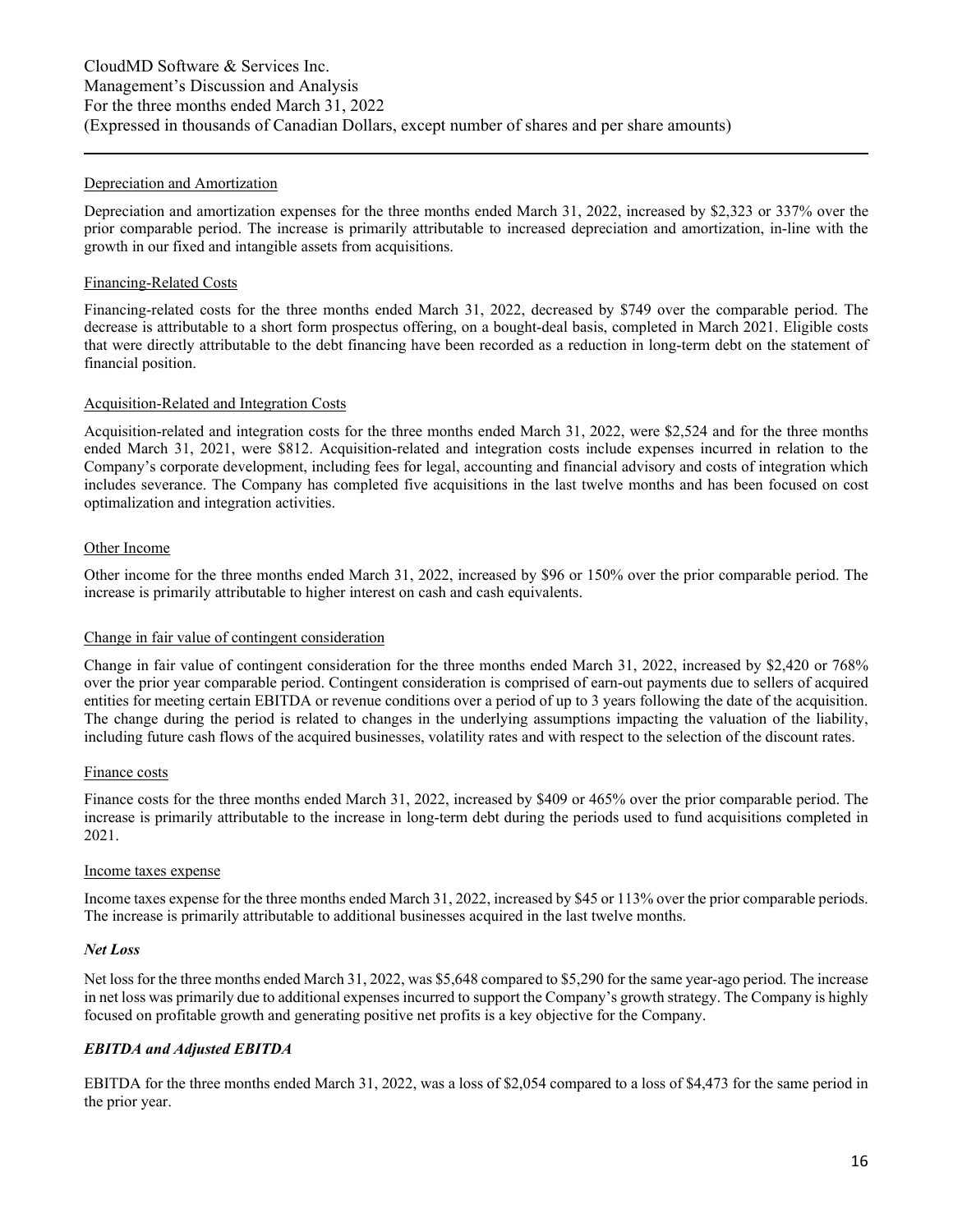Adjusted EBITDA for the three months ended March 31, 2022, was a loss of \$1,644, compared to a loss of \$1,551 for the same year-ago periods.

The following table provides a reconciliation of net loss for the periods to EBITDA and adjusted EBITDA for the three months ended March 31, 2022 and 2021.

|                                                            |                | Three months ended |        |                    |
|------------------------------------------------------------|----------------|--------------------|--------|--------------------|
|                                                            |                | March 31,          |        | <b>Variance</b>    |
|                                                            | 2022           | 2021               | $(\$)$ | (%)                |
|                                                            | (unaudited)    | (unaudited)        |        |                    |
| \$<br><b>Net loss</b>                                      | $(5,648)$ \$   | $(5,290)$ \$       |        | 7%<br>(358)        |
| Add:                                                       |                |                    |        |                    |
| Interest and accretion expense                             | 497            | 88                 |        | 409<br>465%        |
| Income taxes                                               | 85             | 40                 |        | 113%<br>45         |
| Depreciation and amortization                              | 3,012          | 689                |        | 337%<br>2,323      |
| $\mathbf{EBITDA}^{(1)}$ for the period                     | (2,054)        | (4, 473)           |        | (54%)<br>2,419     |
| Share-based compensation                                   | 490            | 1,595              |        | (69%)<br>(1,105)   |
| Financing-related costs                                    |                | 749                |        | $(100\%)$<br>(749) |
| Acquisition-related and integration costs, net             | 2,524          | 812                |        | 1,712<br>211\%     |
| Litigation costs and loss provision                        | $\overline{2}$ | 81                 |        | (79)<br>(98%)      |
| Change in fair value of liability to non-controlling inter | 129            |                    |        | 100%<br>129        |
| Change in fair value of contingent consideration           | (2,735)        | (315)              |        | 768%<br>(2,420)    |
| Adjusted $EBITDA(1)$ for the period                        | \$<br>(1,644)  | $(1,551)$ \$<br>S  |        | (93)<br>(6%)       |

*(1) EBITDA, Adjusted EBITDA, Financing-related costs, Acquisition related and integration costs, litigation costs and loss provision are non-GAAP measures as described in the Non-GAAP Financial Measures section of this MD&A.* 

# **SUMMARY OF QUARTERLY RESULTS**

The following tables provides a summary of the Company's financial results for the eight most recently completed quarters:

|                                   | O1 2022     | O <sub>4</sub> 2021 | O3 2021     | O <sub>2</sub> 2021 | O1 2021     | $Q42020^{(1)}$ | $Q32020^{(1)}$ | <b>O2 2020</b> |
|-----------------------------------|-------------|---------------------|-------------|---------------------|-------------|----------------|----------------|----------------|
|                                   | (unaudited) | (unaudited)         | (unaudited) | (unaudited)         | (unaudited) | (unaudited)    | (unaudited)    | (unaudited)    |
| Revenue                           | 41.378      | 38,735              | 39,162      | 15,659              | 8,775       | 5,810          | 3,359          | 2,790          |
| Gross profit                      | 13,466      | 11.605              | 13.296      | 5,557               | 3,591       | 2,346          | 1.259          | 1,031          |
| Gross profit %                    | 32.5%       | 30.0%               | 34.0%       | 35.5%               | 40.9%       | 40.4%          | 37.5%          | 37.0%          |
| Net loss                          | (5.648)     | (15, 131)           | (4, 319)    | (5,998)             | (5,290)     | (5,045)        | (2, 724)       | (2,768)        |
| $A$ djusted EBITDA <sup>(2)</sup> | (1.644)     | 560                 | 725         | (568)               | 1,551)      | (1, 505)       | (1,271)        | (1, 293)       |
| EPS, basic and diluted            | (0.02)      | (0.06)              | (0.02)      | (0.03)              | (0.03)      | (0.04)         | (0.02)         | (0.03)         |
| Cash and cash equivalents         | 46.899      | 45,082              | 53.685      | 60.880              | 99.220      | 59.714         | 33,950         | 13,787         |

*(1) Gross profit for the periods Q4 2020 and Q3 2020 have been retrospectively updated for the reclassification of certain expenses within its Statement of Net Loss and Comprehensive Loss.* 

*(2) Adjusted EBITDA for the prior periods has been retrospectively updated to match our current definition of the non-IFRS measure.* 

The growth in the Company's quarterly revenue is attributable to business acquisitions and organic growth. In the past eight quarters, the Company completed 15 acquisitions.

The demand for services within our clinics and pharmacies, and certain services within the EHS division that employ a percase billing model is subject to seasonal fluctuations. This is attributable to lower patient and consumer visits and engagement in the summer months and around the holiday season at the end of the year.

In each quarter from Q1 2020 to Q1 2021, the Company raised gross proceeds from the issuance of common shares.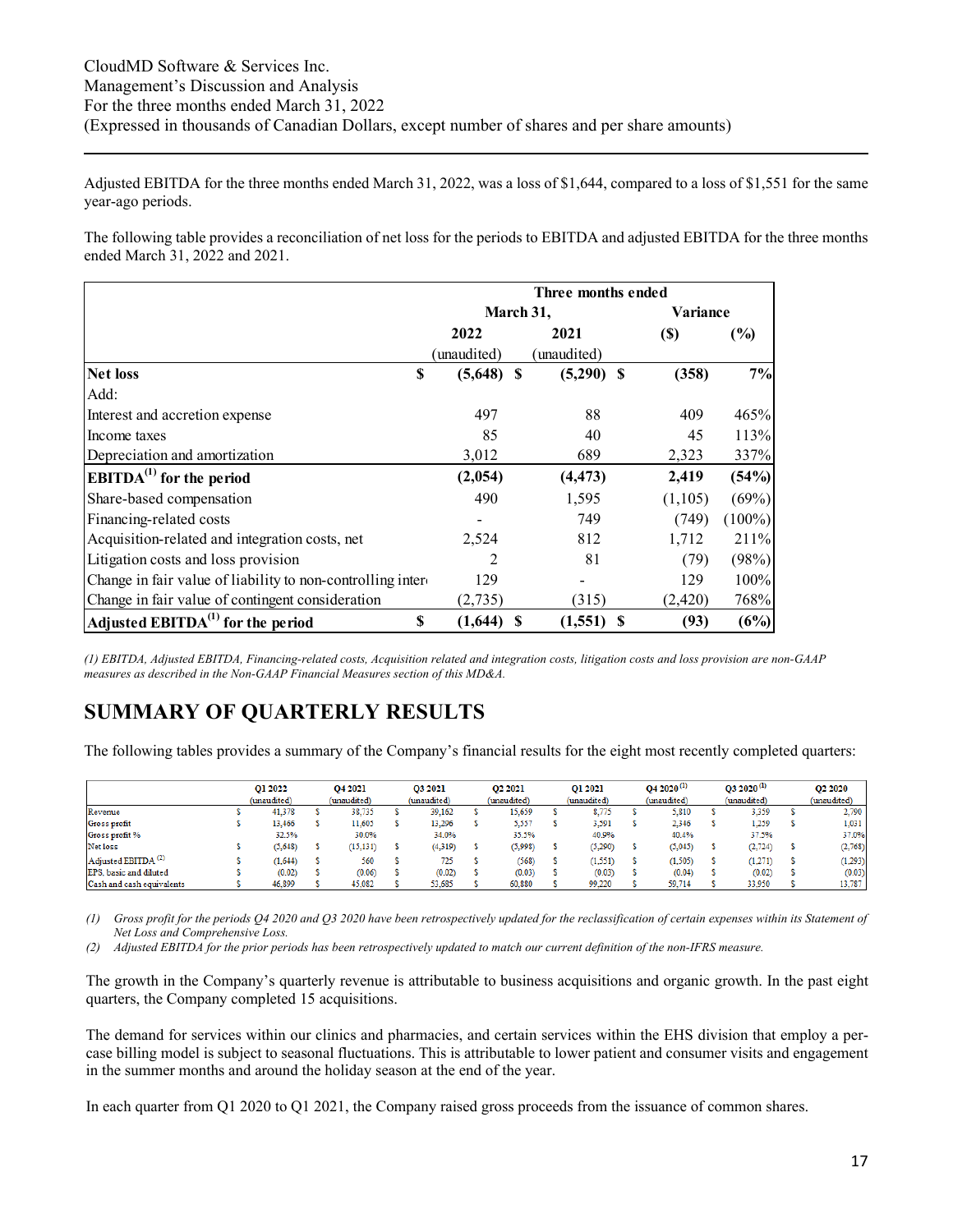# **OUTLOOK**

The Company is focused on creating innovation in the delivery of healthcare service leveraging technology to improve access to care, leading to better health outcomes. Through its team-based, personalized care approach, CloudMD provides comprehensive solutions to patients, healthcare practitioners, individuals, and enterprise clients through our call center, digitally or in person. The Company has a multi-pronged growth strategy which focuses on organic growth, cost optimization, and leveraging of our core assets.

The Company plans to drive shareholder value through the following priorities including (1) Integrating acquisitions to generate financial and operational synergies; (2) Driving continuous improvement across the organization to improve productivity, product quality and consistency, advancement of the integrated platform and lower customer acquisition costs; (3) Generating organic growth in EHS and DHS divisions; and (4) Evolving and growing the Company's Board of Directors with an emphasis on governance and financial acumen to support the Company's growth.

The Company has a near-term focus on streamlining operations, with a plan to profit from the core and leverage its strength as a leader in the employer health markets. We are focused on driving profitable growth in the markets where we have scale, strong differentiators in proven service delivery and that have the most attractive growth and profit potential. As such, the Company will undertake a strategic review of some smaller, non-core assets to determine how best to maximize shareholder value.

We will continue to deploy our capital prudently and will make investments that support growth in core areas of our business. The Company has a strong balance sheet enabling the continued deployment of capital towards a robust pipeline of accretive, synergistic acquisitions. The Company's acquisition strategy is centered on acquiring products, capabilities, and technologies that are highly scalable, provide geographic expansion and rapidly growing. As with previous acquisitions, we look for companies with strategic differentiators and a long-term sustainable client base. The Company is seeking potential tuck-in acquisition targets that service the employer health markets, and are complementary to its business and digital healthcare strategy. To determine such targets, the Company performs comprehensive due diligence procedures with a focus on financial performance, personnel, and compliance.

The Company believes it can find additional cost efficiencies during 2022 as it integrates various acquisitions from the past year. Along with synergies and cost control, the Company sees room for operating leverage as it generates organic growth over the year. The Company is highly focused on profitable growth and becoming cash flow positive is a key objective for the Company.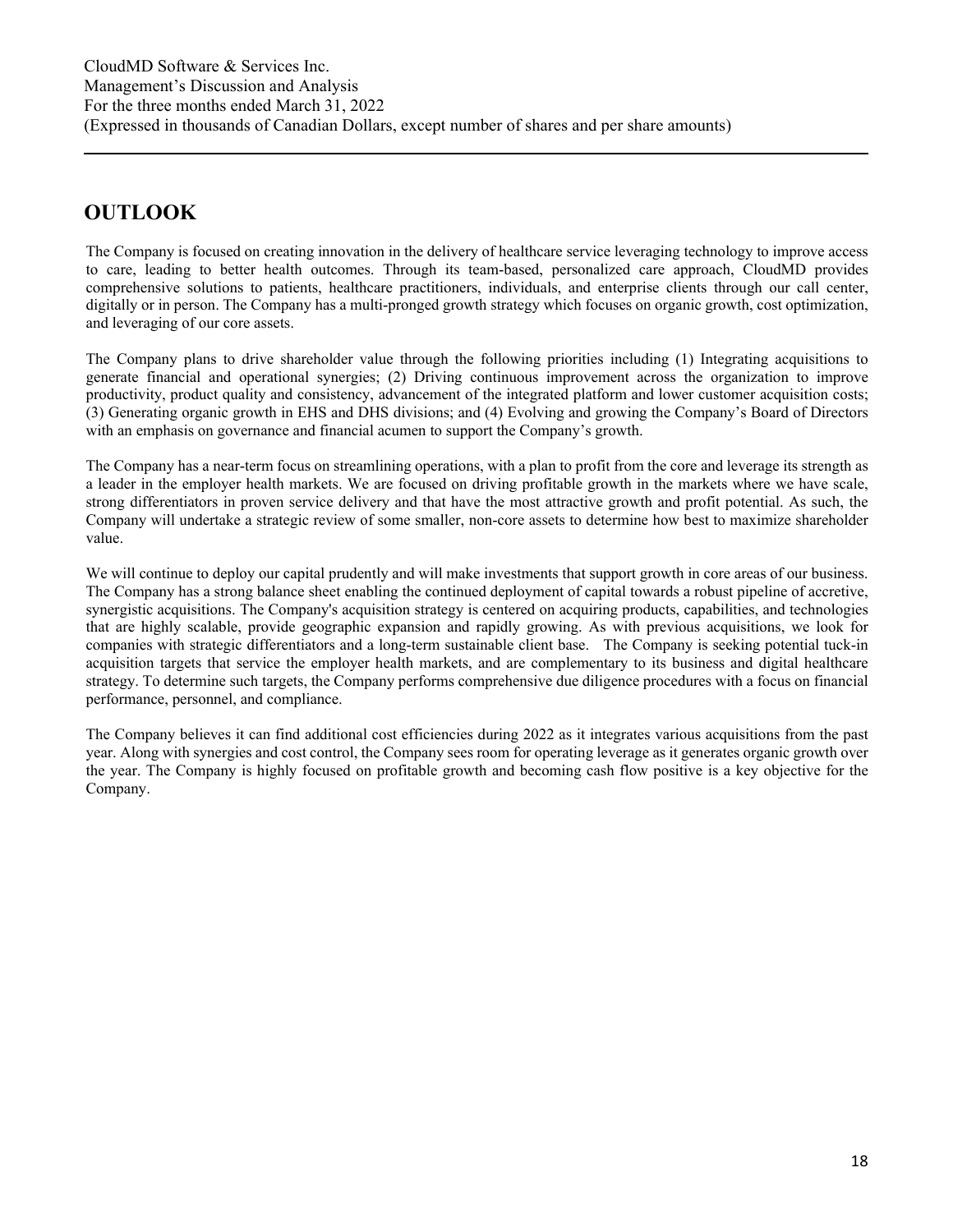### **FINANCIAL POSITION**

|                                                                |              | As at         |              |               |          |
|----------------------------------------------------------------|--------------|---------------|--------------|---------------|----------|
|                                                                | March 31,    |               | December 31, |               |          |
|                                                                | 2022         |               | 2021         |               | Variance |
| Cash and cash equivalents                                      | \$<br>46,899 | <sup>\$</sup> | 45,082       | <sup>\$</sup> | 1,817    |
| Trade and other receivables                                    | 30,068       |               | 24,718       |               | 5,350    |
| Inventory                                                      | 2,717        |               | 3,424        |               | (707)    |
| Prepaid expenses, deposits and other                           | 4,641        |               | 2,427        |               | 2,214    |
| Net investment in sublease                                     | 89           |               | 20           |               | 69       |
| <b>Current assets</b>                                          | 84,414       |               | 75,671       |               | 8,743    |
| Accounts payable and accrued liabilities                       | 35,227       |               | 31,687       |               | 3,540    |
| Deferred revenue                                               | 2,197        |               | 1,311        |               | 886      |
| Contingent consideration                                       | 13,098       |               | 11,807       |               | 1,291    |
| Contingent liability                                           | 1,350        |               | 1,350        |               |          |
| Current portion of lease liabilities                           | 2,765        |               | 1,973        |               | 792      |
| Current portion of long-term debt                              | 2,537        |               | 2,438        |               | 99       |
| <b>Current liabilities</b>                                     | 57,174       |               | 50,566       |               | 6,608    |
| Working capital <sup>(1)</sup>                                 | \$<br>27,240 | S             | $25,105$ \$  |               | 2,135    |
| Contingent consideration settled in shares $\overline{^{(2)}}$ | 8,959        |               | 7,627        |               | 1,332    |
| Adjusted working capital                                       | \$<br>36,199 | \$            | 32,732 \$    |               | 3,467    |

*(1) Working Capital and Adjusted Working Capital are a non-GAAP measure as described in the Non-GAAP Financial Measures section of this MD&A.* 

*(2) Adjustment for settlement of the Oncidium contingent consideration, assuming it is settled in shares. CloudMD has the option to settle the contingent consideration, in shares at \$2.30 per share, or cash.* 

For the three months ended March 31, 2022, working capital increased to \$27,240 compared to \$25,105 at the beginning of the period. The increase is primarily due to completing the MindBeacon acquisition, which increased the Company's cash position.

Other than inventory, all other current assets and current liabilities increased primarily due to assets obtained and liabilities assumed related to the MindBeacon acquisition.

For the three months ended March 31, 2022, adjusted working capital increased to \$36,199 compared to \$32,732 at the beginning of the period. A significant majority of the contingent consideration owing relates to the Oncidium acquisition completed in the second quarter of 2021. The contingent consideration can be settled, at the Company's discretion, using cash or common shares issuable at \$2.30. If the Company elects to settle the liability in shares at \$2.30, this would result in an increase of \$8,959 in the Company's working capital.

Contingent liability relates to the ongoing litigation matters as further described in the Litigation and Other Contingencies section.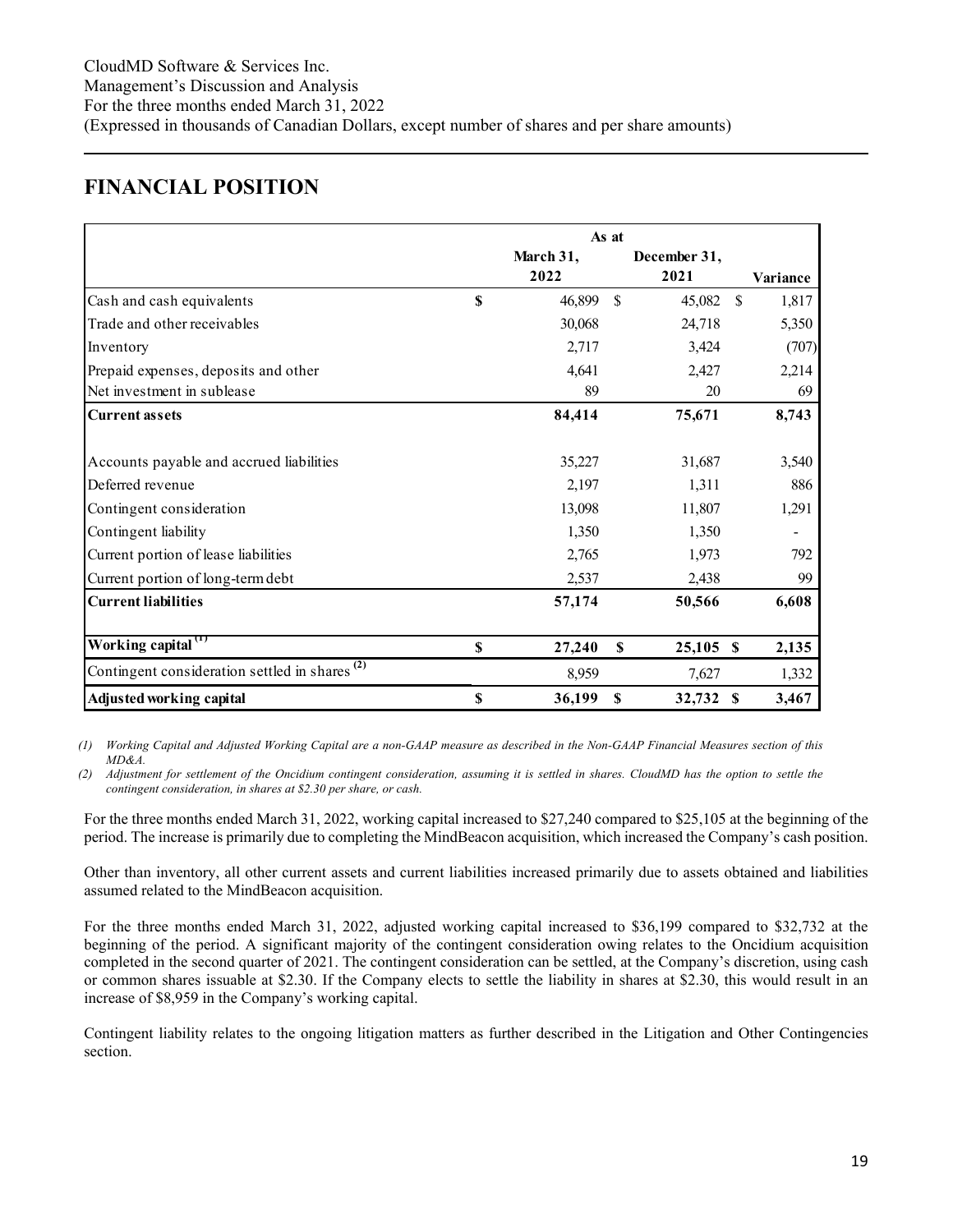# **LIQUIDITY AND CAPITAL RESOURCES**

|                                                     |   | Three months ended |                   |                 |  |  |  |  |  |  |
|-----------------------------------------------------|---|--------------------|-------------------|-----------------|--|--|--|--|--|--|
|                                                     |   | March 31,<br>2022  | March 31,<br>2021 | <b>Variance</b> |  |  |  |  |  |  |
|                                                     |   | (unaudited)        | (unaudited)       |                 |  |  |  |  |  |  |
| Cash provided by / (used in):                       |   |                    |                   |                 |  |  |  |  |  |  |
| Net cash used in operating activities               | S | $(8,995)$ \$       | $(2,578)$ \$      | (6, 417)        |  |  |  |  |  |  |
| Net cash provided by/(used in) investing activities |   | 11,919             | (13, 473)         | 25,392          |  |  |  |  |  |  |
| Net cash (used in)/provided by financing activities |   | (1,107)            | 55,557            | (56, 664)       |  |  |  |  |  |  |
| Increase in cash and cash equivalents               |   | 1,817              | 39,506            | (37,689)        |  |  |  |  |  |  |
| Cash and cash equivalents, beginning of period      |   | 45,082             | 59,714            | (14, 632)       |  |  |  |  |  |  |
| Cash and cash equivalents, end of period            | S | 46,899<br>-S       | 99,220            | (52,321)        |  |  |  |  |  |  |

The Company had cash and cash equivalents of \$46,899 as at March 31, 2022 compared to \$99,220 at March 31, 2021. During the three months ended March 31, 2022, the Company had cash outflows from operations of \$8,995 compared to cash outflows of \$2,578 in the same year-ago period. The increase in cash used in operating activities was primarily due to acquisition related integration costs and negative changes in working capital in the period.

Cash provided by investing activities during the three months ended March 31, 2022, was \$11,919 compared to cash used of \$13,473 for the same period in the prior year. The variance in cash provided was due to the MindBeacon acquisition which resulted in a net cash increase for the Company.

Cash used in financing activities during the three months ended March 31, 2022, was \$1,107 compared to cash provided by financing activities of \$55,557 for the same year-ago period. The change in cash related to financing activities was primarily due to proceeds from the issuance of common shares in the same period last year which was not repeated in the current period.

#### *Debt financing*

Effective June 25, 2021, the Company, through its subsidiary Oncidium, established credit facilities of up to \$62,000 (the "**Facilities**") comprised of the following:

- (1) Revolver Facility of \$3,000;
- (2) Term Facility of \$49,000; and,
- (3) Additional term facility of \$10,000 subject to lender approval.

The Facilities mature 3 years from the date the funds are drawn. Interest accrues daily on advances at the applicable Canadian Dealer Offered Rate (**"CDOR"**) plus a margin of between 2.0% and 3.5%, dependent upon certain financial ratios. The fair value of the debt approximates its carrying value.

As at March 31, 2022, the Company was in compliance with all financial covenants.

The debt is secured by a first-ranking security interest on all present and after-acquired assets of the Company's subsidiary Oncidium.

#### *Future capital requirements*

The Company's future capital requirements will depend on many factors, including, among others, its ability to earn cash flows from operations. Should the Company wish to pursue current and future business opportunities, additional funding will be required. If additional funds are raised through the issuance of equity securities, the percentage ownership of current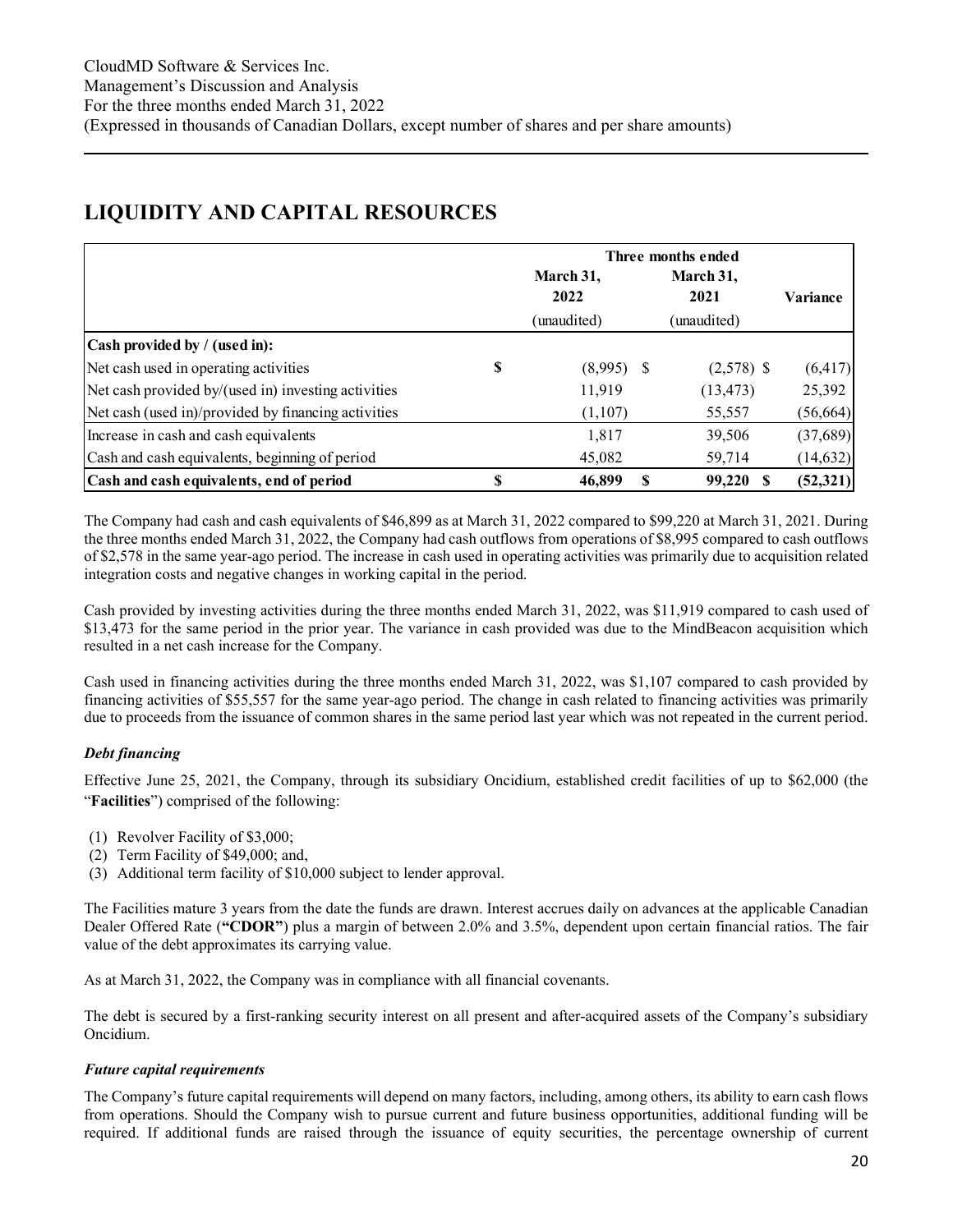shareholders will be reduced, and such equity securities may have rights, preferences, or privileges senior to those of the holders of the Company's common stock. No assurance can be given that additional financing will be available, or that it can be obtained on terms acceptable to the Company and its shareholders. If adequate funds are not available, the Company may not be able to meet its contractual requirements.

# **USE OF PROCEEDS**

The Company anticipated that it would use the net proceeds from bought deal financings, private placements and debt financing for future acquisitions, working capital and general corporate purposes. The following table sets out the original proposed use of net proceeds and actual uses of net proceeds up to March 31, 2022. To date, the Company continues to proceed towards its original business objectives for such funds.

|                       |                 | Proposed use            | Proposed use of net Actual use of<br>proceeds | net proceeds   |
|-----------------------|-----------------|-------------------------|-----------------------------------------------|----------------|
| Bought deal financing | March 9, 2021   | Acquisition purposes    | 53,990                                        | $53,990^{(1)}$ |
| Debt financing        | June $25, 2021$ | Acquisition of Oncidium | 23,633                                        | 23,633         |

*(1) Acquisition of Oncidium (remainder), and MindBeacon* 

# **CAPITAL MANAGEMENT**

The Company's objectives when managing capital are to safeguard its ability to continue as a going concern and to maximize shareholder value. The Company's capital is comprised of equity and long-term debt, net of cash and cash equivalents. The Company manages the capital structure and adjusts in response to changes in economic conditions and the risk characteristics of the underlying assets.

There were no changes to the Company's approach in its management of capital during the period.

The Company is subject to certain financial covenants in its debt obligations. The Company's strategy is to ensure it remains in compliance with all of its existing covenants so as to ensure continuous access to required debt to fund growth. Management reviews results and forecasts to monitor the Company's compliance.

# **FINANCIAL INSTRUMENTS**

The Company's principal financial assets include cash and cash equivalents, and trade and other receivables. The Company's principal financial liabilities comprise of accounts payable and accrued liabilities, contingent consideration, contingent liability and long-term debt. The main purpose of these financial liabilities is to finance the Company's operations.

The carrying values of cash and cash equivalents, trade and other receivables, and accounts payable and accrued liabilities approximate their fair values due to the immediate or short-term nature of these instruments. The carrying value of long-term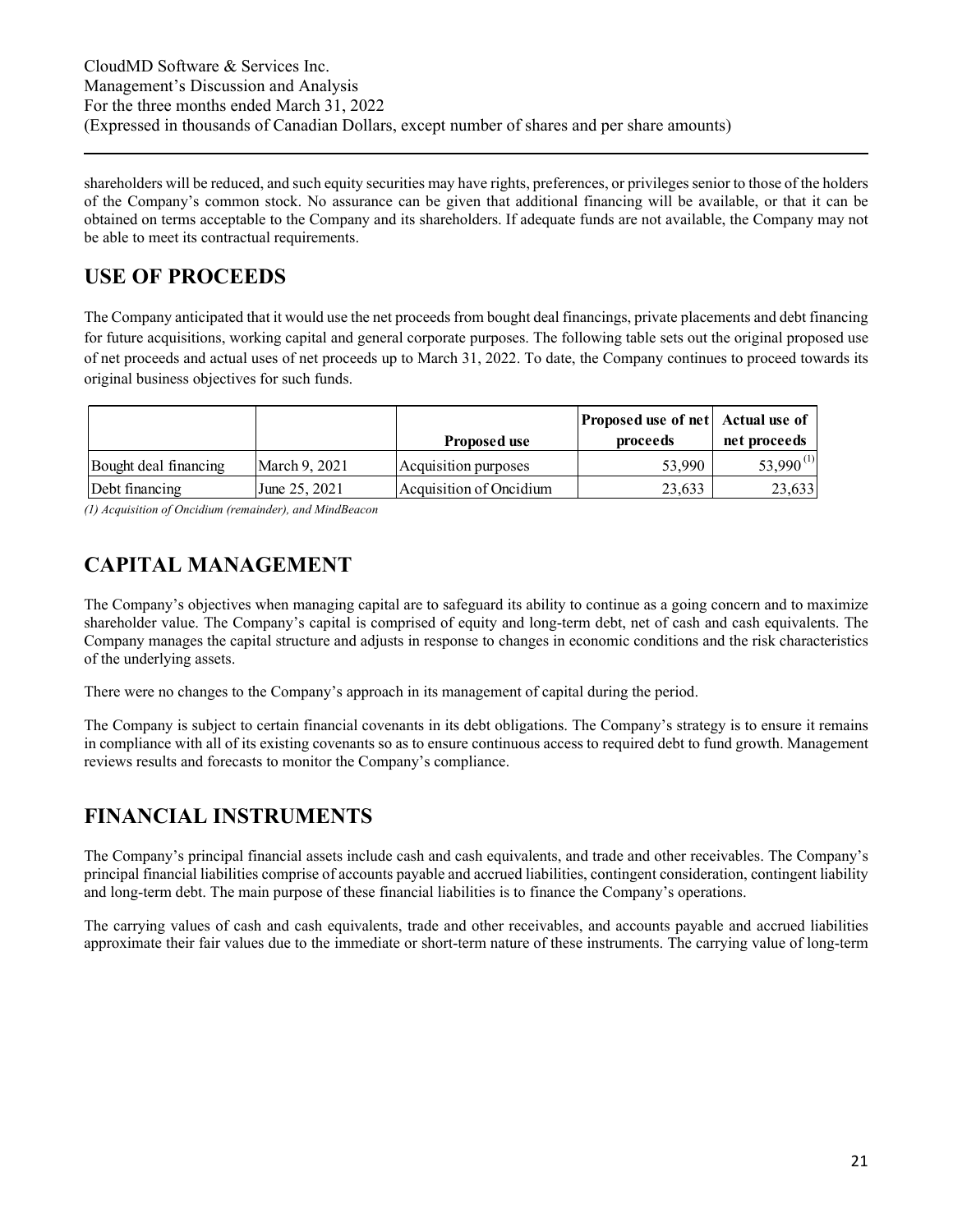debt is initially recognized at fair value and subsequently measured at amortized cost using the effective interest method. There were no transfers between levels of the fair value hierarchy.

The Company is exposed to credit risk, liquidity risk and market risk. The Company's senior management oversees the management of these risks.

#### **Credit risk**

Credit risk is the risk of loss associated with a counterparty's inability to fulfill its payment obligations. Credit risk arises from cash and cash equivalents, and trade and other receivables. To manage credit risk, cash and cash equivalents are held only with reputable and regulated financial institutions.

The Company provides credit to its customers in the normal course of operations. The Company minimizes its credit risk associated with its trade and other receivables by performing credit evaluations on customers, maintaining regular and ongoing contact with customers, routinely reviewing the status of individual trade and other receivables balances and following up on overdue amounts. Further, trade receivables are monitored on a periodic basis for assessing any significant risk of nonrecoverability of dues and provision is created accordingly.

The Company's exposure to credit risk is considered to be low, given the size and nature of the various counterparties involved and their history of collections.

As at March 31, 2022, the Company had \$30,068 (December 31, 2021 – \$24,718) of trade and other receivables, net of an allowance for doubtful accounts of \$294 (December 31, 2021 - \$300).

#### **Liquidity risk**

Liquidity risk is the risk that the Company cannot meet a demand for cash or fund its obligations as they become due. The Company's management is responsible for reviewing liquidity resources to ensure funds are readily available to meet its financial obligations as they become due, as well as ensuring adequate funds exist to support business strategies and operational growth. The current assets reflected on the statement of financial position are highly liquid.

The maturity profile of the Company's financial liabilities, based on contractual undiscounted payment at each reporting date is:

#### **As at March 31, 2022**

|                                                 | Less than one          |        |  | One to five              | More than five |                          |  |        |
|-------------------------------------------------|------------------------|--------|--|--------------------------|----------------|--------------------------|--|--------|
|                                                 | vears<br>vears<br>vear |        |  |                          | Total          |                          |  |        |
| Accounts payable, accrued liabilities and other |                        | 35,227 |  | $\overline{\phantom{a}}$ |                |                          |  | 35,227 |
| Contingent consideration                        |                        | 13.098 |  | 1,298                    |                | $\overline{\phantom{a}}$ |  | 14,396 |
| Long-term debt                                  |                        | 3.063  |  | 24.782                   |                | 545                      |  | 28,390 |
|                                                 | ۰D.                    | 51.388 |  | 26,080                   |                | 545                      |  | 78,013 |

#### **As at December 31, 2021**

|                                                 | Less than one |        | One to five |                          | More than five |                          |              |
|-------------------------------------------------|---------------|--------|-------------|--------------------------|----------------|--------------------------|--------------|
|                                                 |               | vear   |             | vears                    |                | vears                    | <b>Total</b> |
| Accounts payable, accrued liabilities and other |               | 31,687 |             | $\overline{\phantom{a}}$ |                | $\overline{\phantom{a}}$ | 31,687       |
| Contingent consideration                        |               | 11,807 |             | 6,507                    |                | -                        | 18,314       |
| Long-term debt                                  |               | 3.063  |             | 22,706                   |                | $\overline{\phantom{a}}$ | 25,769       |
|                                                 |               | 46,557 |             | 29,213                   |                | -                        | 75,770       |

#### **Market risk**

Market risk is the risk that the fair value or future cash flows of a financial instrument will fluctuate because of changes in market prices. Company is exposed to interest rate risk and foreign currency risk.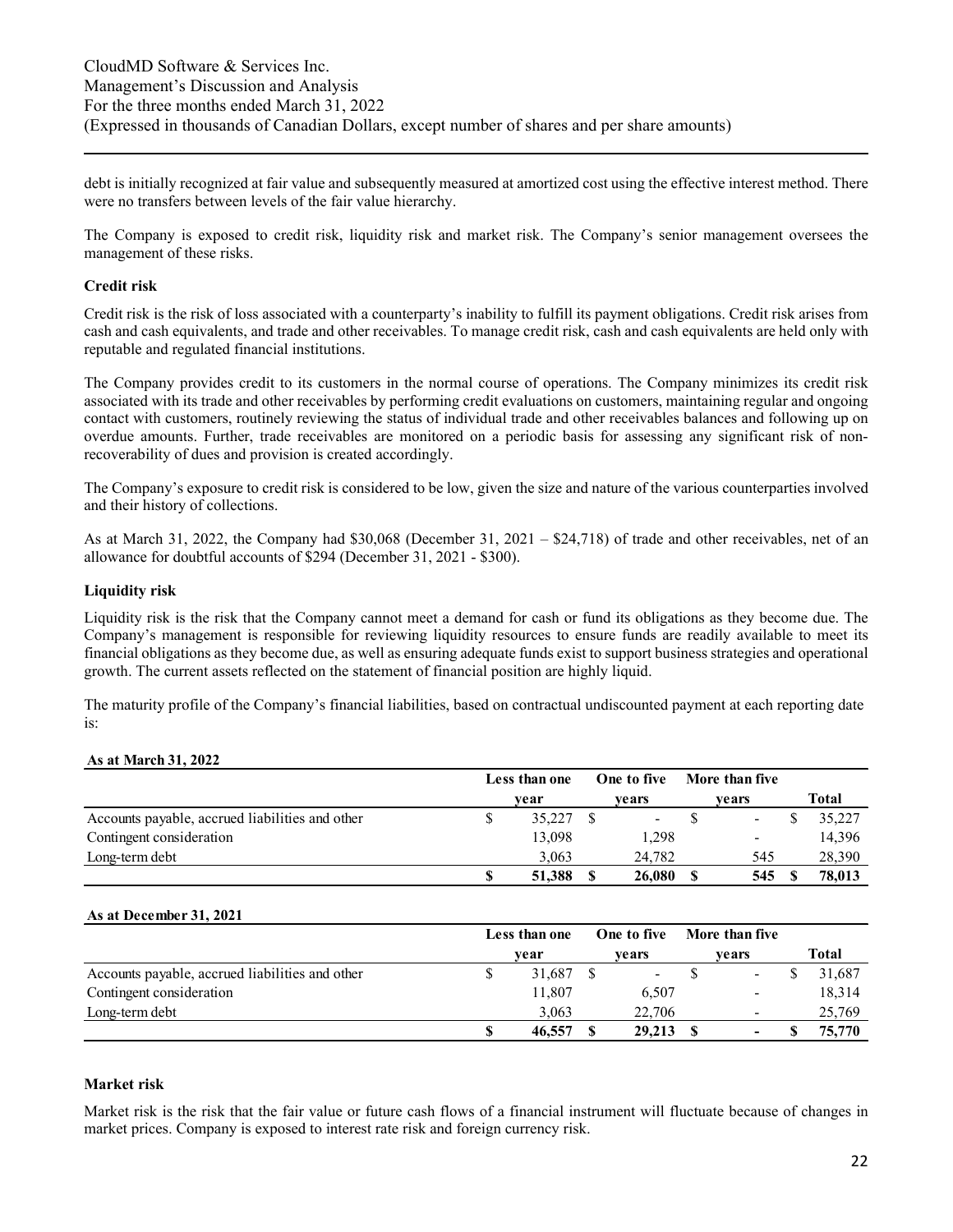#### **(a) Interest rate risk**

Interest rate risk is the risk that the fair value or future cash flows of a financial instrument will fluctuate because of changes in market interest rates. The Company's exposure to the risk of changes in market interest rates relates primarily to the Company's long-term debt obligations with floating interest rates.

At March 31, 2022, the Company had variable rate borrowing loans amounting to \$22,212 (December 31, 2021 – \$22,735). With all other variables held constant, a 1% increase in the interest rate would have increased net loss by approximately \$111  $(2021 - $1)$  for the three months ended March 31, 2022. There would be an equal and opposite impact on net loss with a 1% decrease in the interest rate.

#### **(b) Foreign currency risk**

Foreign currency risk is the risk that the fair value or future cash flows of an exposure will fluctuate because of changes in foreign exchange rates. The Company's exposure to the risk of changes in foreign exchange rates relates primarily to the Company's operating activities (when revenue or expense is denominated in a foreign currency) and the Company's net investments in foreign subsidiaries.

At March 31, 2022, the Company held net monetary assets in United States dollar (**"USD"**) equal to \$2,599 (December 31,  $2021 - $3,247$ ). The Company estimates the impact of a 5% change in the Canadian dollar exchange rate on its net monetary assets to be \$165 (March 31, 2021 – \$105).

## **PROPOSED TRANSACTIONS**

There are no proposed transactions that have not been disclosed herein.

# **OFF-BALANCE SHEET ARRANGEMENTS**

The Company has no off-balance sheet arrangements other than short-term lease agreements.

# **RELATED PARTY TRANSACTIONS**

Key management personnel include the Company's Board of Directors, members of the senior executive team, close family members and enterprises which are controlled by these individuals. The below transactions are in the normal course of business and are measured at the exchange amount, which is the amount of consideration established and agreed to by the related parties.

The following is a summary of remuneration of key management and Board of Directors:

|                          | Three months ended |       |                   |     |  |
|--------------------------|--------------------|-------|-------------------|-----|--|
|                          | March 31,<br>2022  |       | March 31,<br>2021 |     |  |
| Cash-based compensation  | S                  | 1,216 |                   | 302 |  |
| Share-based compensation |                    | 247   |                   | 614 |  |
| <b>Total</b>             |                    | 1.463 |                   | 916 |  |

During the three months ended March 31, 2022, the Company paid \$881 (2021 - \$nil) for services acquired and the cost of facility sharing, and the Company received \$57 (2021 – \$nil) for services acquired for projects subcontracted to a company controlled by key management of one the Company's subsidiaries for IT development service. At March 31, 2022 there was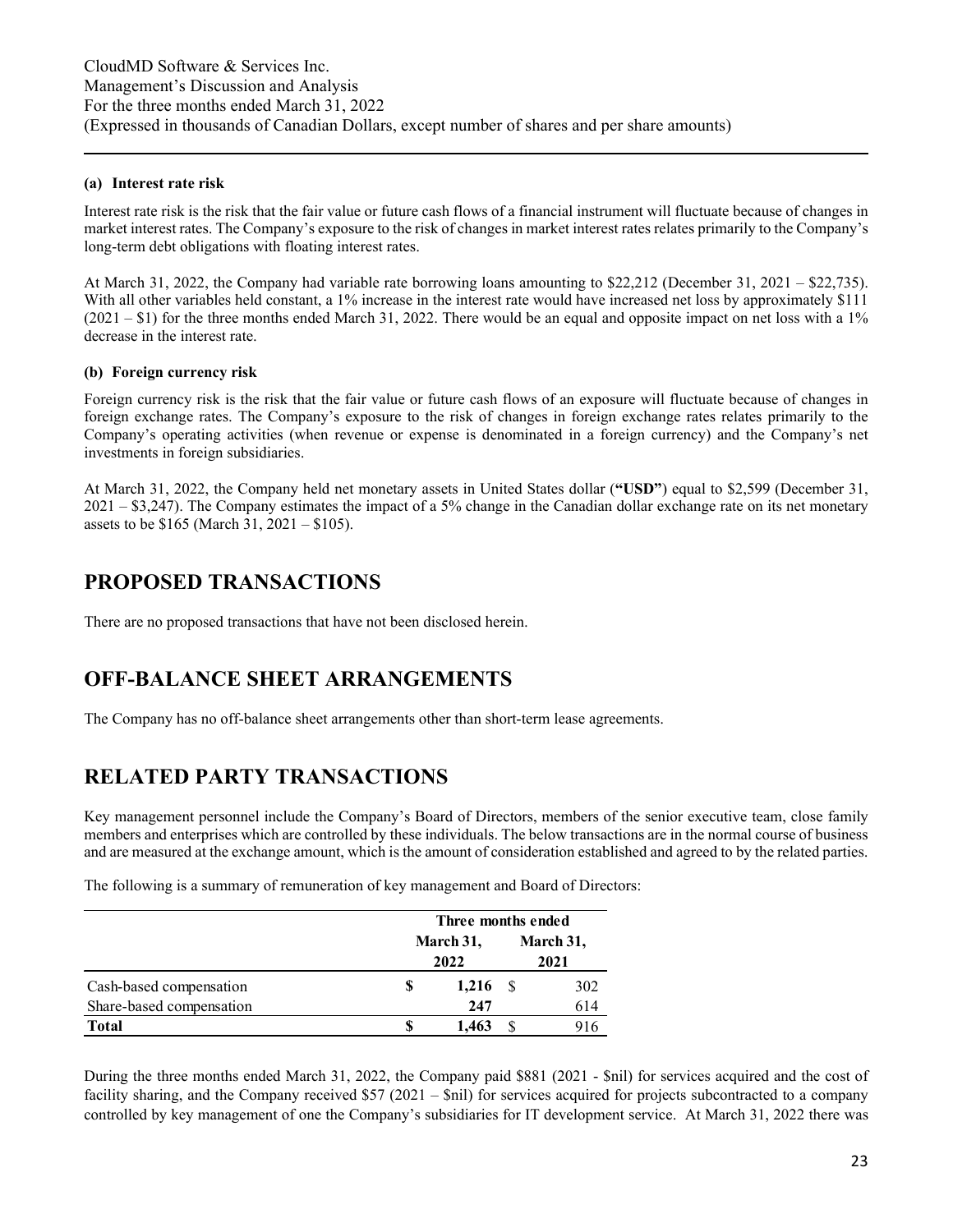an amount payable of \$1,175 (2021 - \$nil) and amount receivable of \$430 (2021 - \$nil). These services were paid for the development of one of the Companies key operational platforms.

During the three months ended March 31, 2022, the Company paid \$246 (2021 - \$nil) to a company controlled by key management of one the Company's subsidiaries. This amount was paid to a non-profit organization which aided in the delivery of pharmaceutical services to patients. At March 31, 2022, there was an amount receivable of \$15 (2021 - \$nil) from this nonprofit organization.

During the three months ended March 31, 2022, the Company paid \$12 (2021 - \$nil) to a company which owns 12.5% of one of the Company's subsidiaries. The payments made related to continued enhancement of one of our CMR related technologies.

### **SIGNIFICANT ACCOUNTING JUDGMENTS, ESTIMATES AND ASSUMPTIONS**

The preparation of the Company's consolidated financial statements in conformity with IFRS requires management to make judgments, estimates and assumptions that affect the reported amounts of revenue, expenses, assets and liabilities, and the accompanying disclosures, and the disclosure of contingent assets and liabilities. Uncertainty about these assumptions and estimates could result in outcomes that require a material adjustment to the carrying amount of assets or liabilities affected in future periods. The Company's significant accounting policies are presented in note 2 to the annual consolidated financial statements and in our MD&A for the year ended December 31, 2021. The IASB continues to issue new and revised IFRS. There are no pending accounting standard changes that would have a significant effect on the Company's results and operations. The condensed consolidated unaudited interim financial statements for the three months ended March 31, 2022, have been prepared using the critical accounting estimates and assumptions consistent with those applied in the audited consolidated financial statements for the year ended December 31, 2021.

Estimates and underlying assumptions are reviewed on an ongoing basis. Estimates are based on historical experience and other assumptions that are considered reasonable in the circumstances. The actual amount or values may vary in certain instances from the assumptions and estimates made. Changes will be recorded, with corresponding effect in profit or loss, when, and if, better information is obtained.

#### **New standards, interpretations and amendments adopted by the Company**

The Company has not early adopted any standard, interpretation or amendment that has been issued but is not yet effective. Several amendments to existing standards are effective from January 1, 2022, but they are not expected to have an impact on the condensed interim consolidated financial statements of the Company.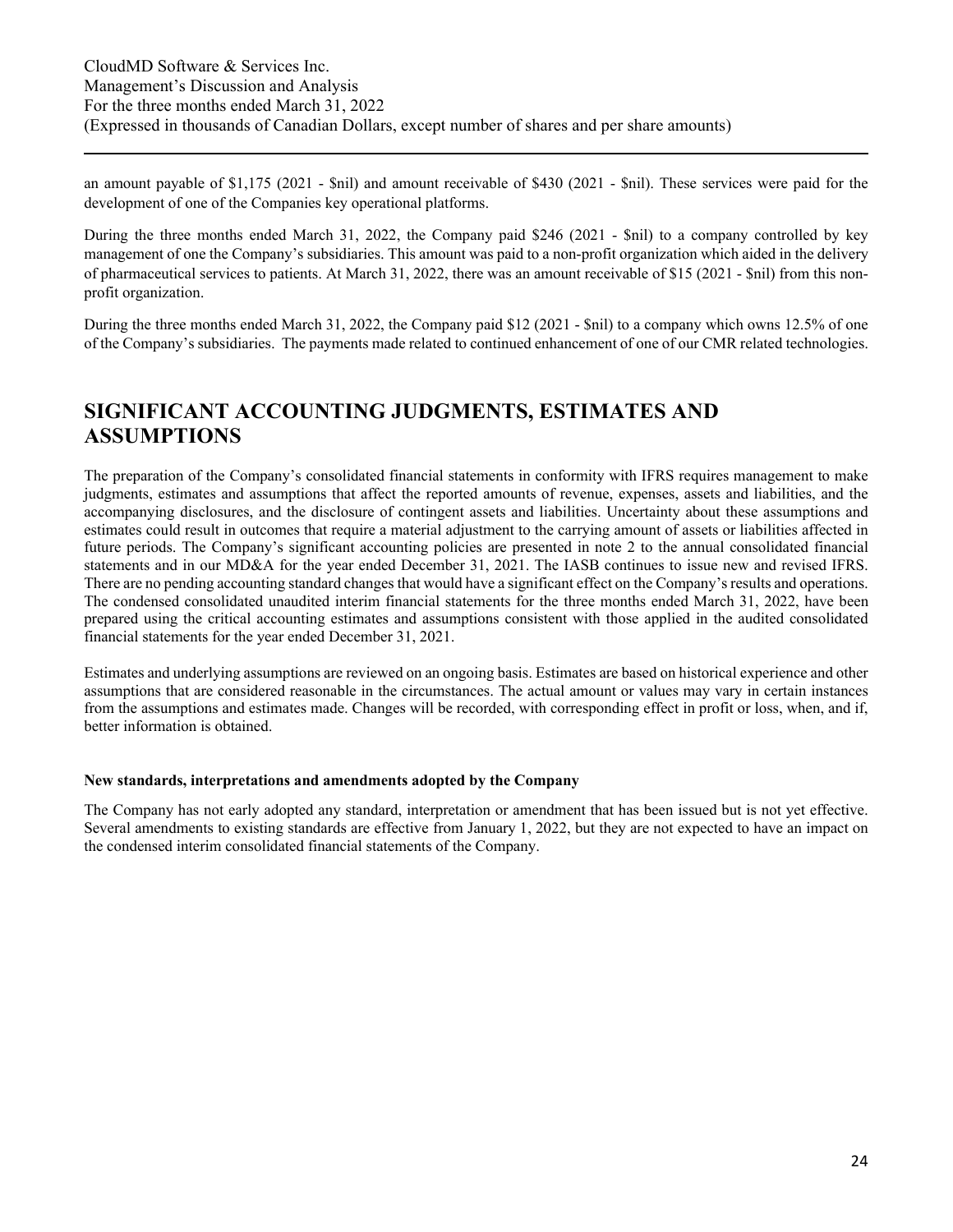# **ACQUISITIONS COMPLETED**

The Company acquired interests in the following companies during the three months ended March 31, 2022, and the year ended December 31, 2021:

|                                                  |                           | <b>Share/Asset</b> |                            |
|--------------------------------------------------|---------------------------|--------------------|----------------------------|
| Company name                                     | Acquisition date purchase |                    | Ownership Line of business |
| Humanacare Organizational Resources Inc          |                           |                    |                            |
| ("Humanacare")                                   | 11-Jan-21 Share           |                    | 100% Employer Healthcare   |
| Medical Confidence Inc ('Medical Confidence")    | 15-Jan-21 Share           |                    | 100% Navigation Software   |
| Canadian Medical Directory ("CMD)                | 21-Jan-21 Asset           |                    | 100% Directory             |
| Tetra Ventures LLC ("IDYA4")                     | 22-Mar-21 Share           |                    | 100% Employer Healthcare   |
| Aspiria Corp ("Aspiria")                         | 01-Apr-21 Share           |                    | 100% Employer Healthcare   |
| RX Infinity Inc., Rxi Pharmacy Inc. & Rxi Health |                           |                    |                            |
| Solutions ("RXI")                                | 11-May-21 Share           |                    | 100% Pharmacy              |
| 0869316 BC Ltd, 1143556 BC Ltd & 11533046 BC     |                           |                    |                            |
| Ltd ("Vision Pros")                              | 23-Jun-21 Share           |                    | 100% Vision wear           |
| Oncidium Inc. ("Oncidium")                       | 25-Jun-21 Share           |                    | 100% Employer Healthcare   |
| MindBeacon Holdings Inc. ("MindBeacon")          | 13-Jan-22 Share           |                    | 100% Digital Healthcare    |

Description of acquiree businesses:

- HumanaCare is an integrated Employee Assistance Program ("**EAP**") solution which provides compassionate, holistic, physical and mental health support for employees and their families.
- Medical Confidence offers a revolutionary healthcare navigation platform with proven results in wait time reduction and patient satisfaction.
- Canadian Medical Directory is a listing of registered practitioners in Canada.
- IDYA4 is a leading health technology company focused on data interoperability and cybersecurity based in the United States.
- Aspiria provides an Integrated Employee and Student Assistance Program ("**SAP**"), that focuses on a comprehensive suite of mental health and wellness solutions for all employer and educational sectors.
- Rxi provides pharmaceutical logistic services including drug distribution, patient navigation assistances, a preferred pharmacy network of over 500 pharmacies and real time universal disease management software.
- VisionPros is a vertically integrated digital eyewear platform servicing customers across North America.
- Oncidium is a Canadian healthcare provider to employers.
- MindBeacon is a leading mental healthcare provider offering a continuum of care, focusing on iCBT, which is a highly effective therapy provided through a computer or a mobile device.

# **LITIGATION AND OTHER CONTINGENCIES**

During the three months ended June 30, 2020, Gravitas Securities Inc. ("**Gravitas**") commenced an arbitration alleging breach of the terms of a right of first refusal in connection with an offering which was in the form of a bought deal equity financing underwritten by a syndicate of other investment banks in May 2020, and was completed on June 2, 2020 (the "J**une 2020 Financing**"). During the three months ended September 30, 2020, Gravitas amended its claims for damages to include commissions and damages arising from an additional bought deal equity financing which was completed on September 22, 2020 (the "**September 2020 Financin**g"). During the three months ended June 30, 2021, Gravitas amended its claim for damages to include commissions and damages arising from an additional bought deal equity financing which was completed on March 12, 2021 (the "**March 2021 Financing**"). In May 2022, Gravitas amended its claim for damages to include commissions and damages arising from an additional bought deal equity financing which was completed on November 9, 2020